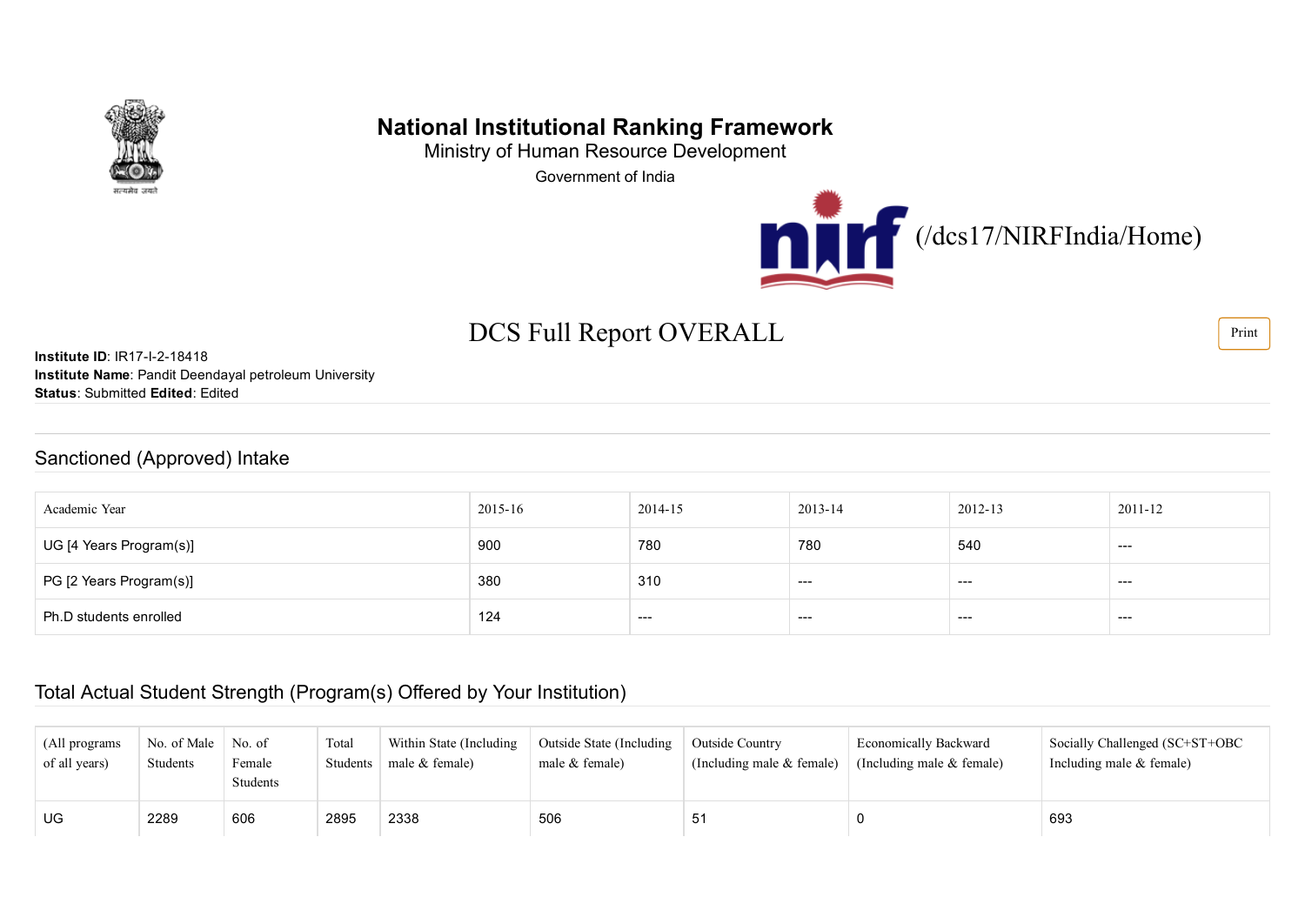| (All programs)<br>of all years) | No. of Male<br>Students | No. of<br>Female<br>Students | Total<br>Students | Within State (Including<br>male $&$ female) | Outside State (Including<br>male $&$ female) | <b>Outside Country</b><br>(Including male $&$ female) | <b>Economically Backward</b><br>(Including male $&$ female) | Socially Challenged (SC+ST+OBC<br>Including male $&$ female) |
|---------------------------------|-------------------------|------------------------------|-------------------|---------------------------------------------|----------------------------------------------|-------------------------------------------------------|-------------------------------------------------------------|--------------------------------------------------------------|
| PG                              | 268                     | 101                          | 369               | 269                                         | 100                                          |                                                       |                                                             | 39                                                           |
| Ph.D                            | 86                      | 38                           | 124               | 107                                         |                                              |                                                       |                                                             |                                                              |

## Placement & Higher Studies

| Academic<br>Year | No. of first year students<br>admitted in the year | Academic<br>Year | No. of students<br>admitted (Lateral<br>Entry) | Academic<br>Year | No. of students graduating in<br>minimum stipulated time | No. of students placed<br>through campus placement | Median salary of placed<br>graduates (Amount in Rs.) | No. of students selected<br>for Higher Studies |
|------------------|----------------------------------------------------|------------------|------------------------------------------------|------------------|----------------------------------------------------------|----------------------------------------------------|------------------------------------------------------|------------------------------------------------|
| $(2010 -$<br>11) | 490                                                | $(2011 -$<br>12) | $\mathbf 0$                                    | $(2013 -$<br>14) | 418                                                      | 213                                                | 250000 (Rupees Two Lacs<br>Fifty Thousand Only)      | 33                                             |
| $(2011 -$<br>12) | 637                                                | $(2012 -$<br>13) | $\mathbf 0$                                    | $(2014 -$<br>15) | 572                                                      | 216                                                | 300000 (Rupees Three<br>Lacs Only)                   | 33                                             |
| $(2012 -$<br>13) | 521                                                | $(2013 -$<br>14) | $\mathbf 0$                                    | $(2015 -$<br>16) | 408                                                      | 198                                                | 300000 (Rupees Three<br>Lacs Only)                   | 57                                             |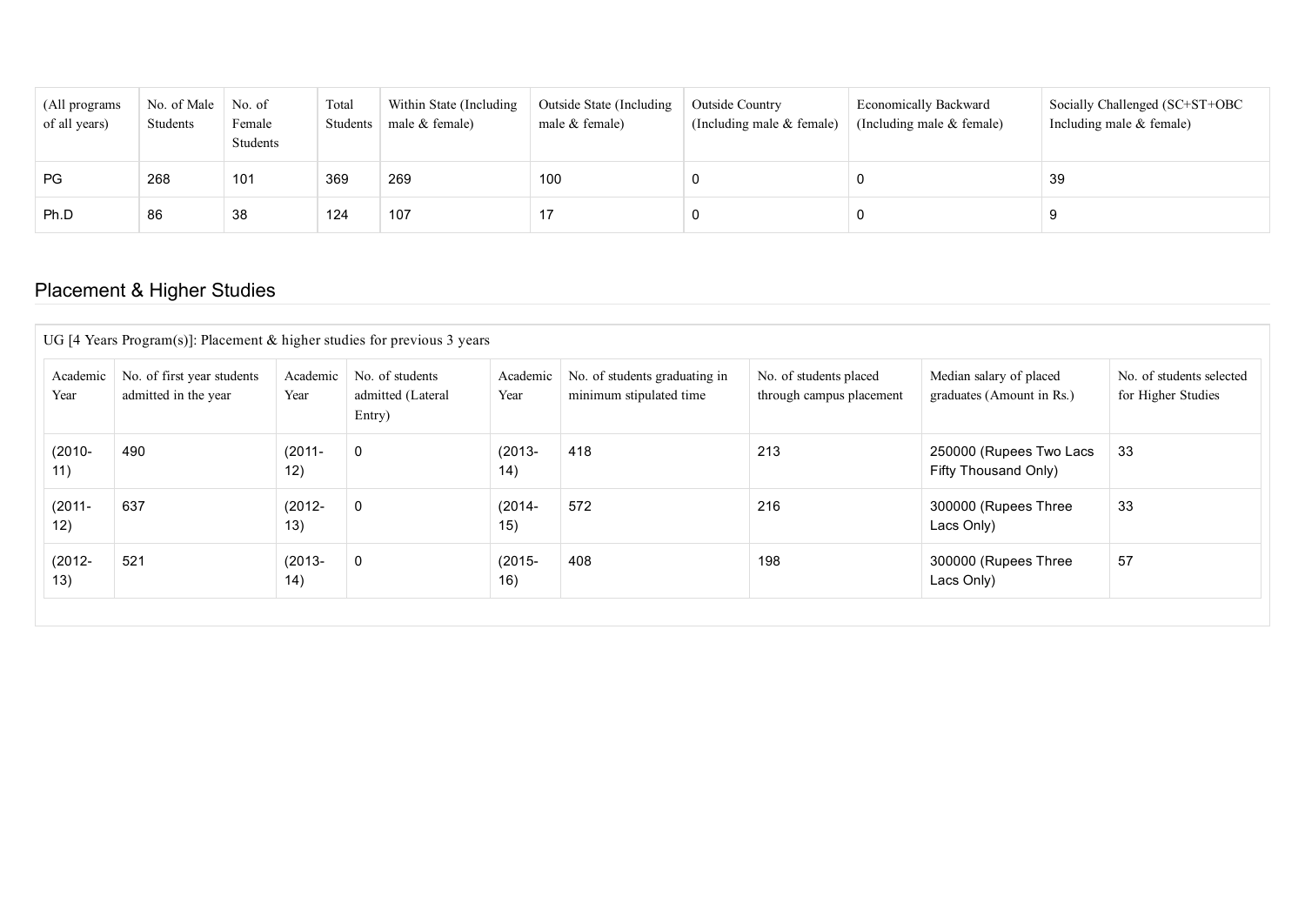| Academic<br>Year | No. of first year students<br>admitted in the year | Academic<br>Year | No. of students graduating in minimum<br>stipulated time | No. of students placed through<br>campus placement | Median salary of placed graduates<br>(Amount in Rs.) | No. of students selected for<br><b>Higher Studies</b> |
|------------------|----------------------------------------------------|------------------|----------------------------------------------------------|----------------------------------------------------|------------------------------------------------------|-------------------------------------------------------|
| $(2012 -$<br>13) | 93                                                 | $(2013 -$<br>14) | 93                                                       | 76                                                 | 600000(Rupees Six Lacs Only)                         | $\mathbf 0$                                           |
| $(2013 -$<br>14) | 235                                                | $(2014 -$<br>15) | 231                                                      | 106                                                | 500000(Rupees Five Lacs Only)                        | 0                                                     |
| $(2014 -$<br>15) | 194                                                | $(2015 -$<br>16) | 192                                                      | 58                                                 | 600000(Rupees Six Lacs Only)                         | 0                                                     |

### Entrepreneurship

No. of sustained spin-off companies set up over the previous 5 years (2011-2016)(Companies started by the Students/Alumni/Faculty in the institutions business incubators):  $\lceil 7 \rceil$ 

#### Top University Admission Data

| No. of graduating students from your institution who were admitted into Top University/Institution to pursue higher studies in the year 2015-16: $\lceil 57 \rceil$ |
|---------------------------------------------------------------------------------------------------------------------------------------------------------------------|
| No. of PG students admitted into your institutions from Top Institution in the year 2015-16: $\mid$ 143                                                             |
| No. of Ph.D students admitted into your institutions from Top Institution in the year 2015-16: $\left[45\right]$                                                    |
| Total No.of PG & Ph.D students admitted:   188                                                                                                                      |

#### Ph.D Student Details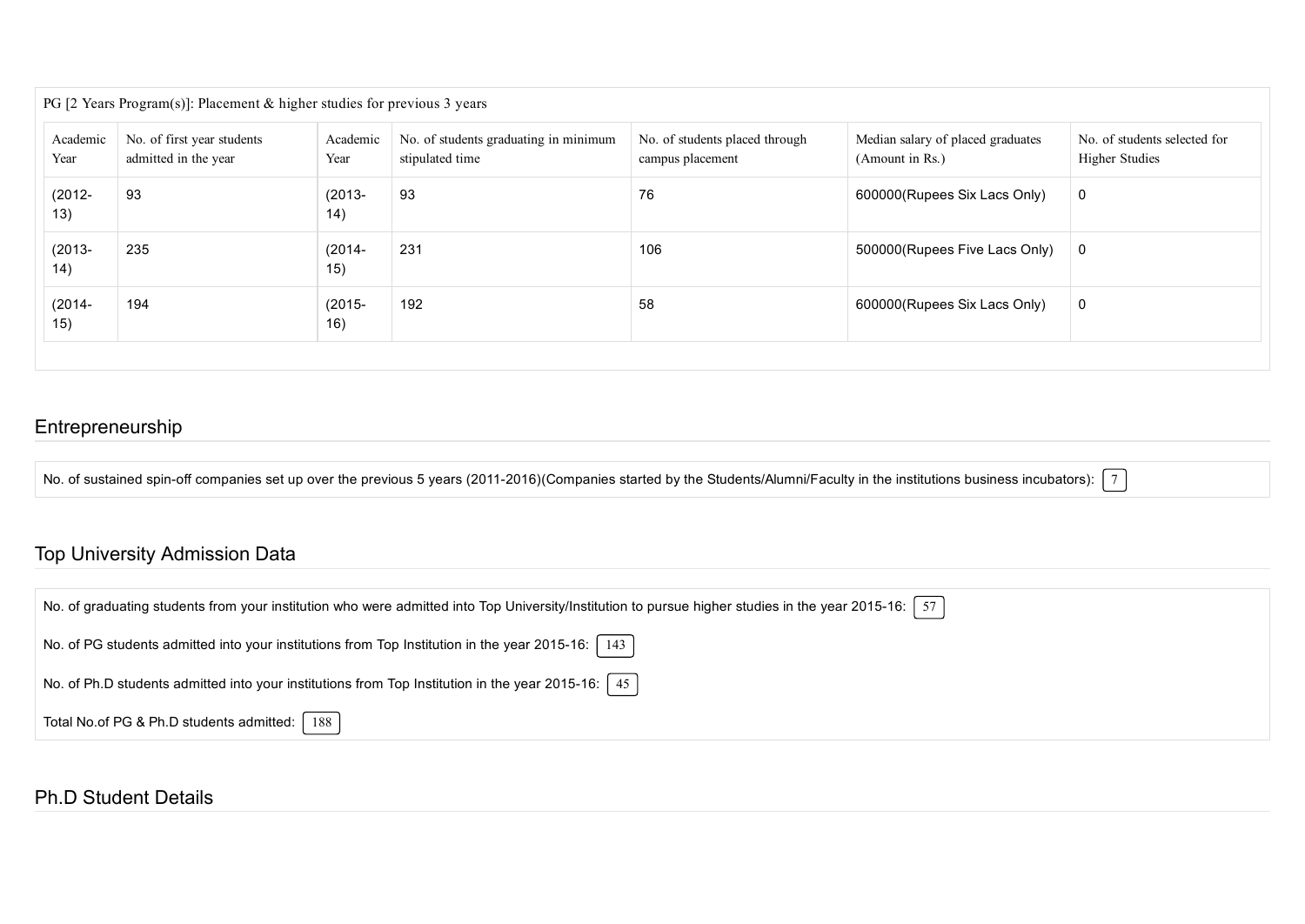| No. of Ph.D students graduated (including Integrated Ph.D) |         |         |
|------------------------------------------------------------|---------|---------|
| 2015-16                                                    | 2014-15 | 2013-14 |
|                                                            |         |         |
|                                                            |         |         |

## Faculty Details

|           | #              | Name                         | Age | Designation                | Gender | Qualification   | Experience (In Months) |
|-----------|----------------|------------------------------|-----|----------------------------|--------|-----------------|------------------------|
| $\bullet$ |                | A Ravi Prasad                | 57  | Professor                  | Male   | Ph.D            | 288                    |
| $\bullet$ | 2              | ABHINAY BANKER               | 32  | Lecturer                   | Male   | B.A             | 132                    |
| $\bullet$ | 3              | Abhishek Kumar               | 31  | Lecturer                   | Male   | M.Tech          | 36                     |
| $\bullet$ | 4              | Abhishek Kumar               | 42  | <b>Assistant Professor</b> | Male   | Ph.D            | 210                    |
| $\bullet$ | 5              | Ajit Desai                   | 76  | Other                      | Male   | B.E             | 600                    |
| $\bullet$ | 6              | Amrita Chakraborty           | 34  | Other                      | Female | M.A             | 95                     |
| $\bullet$ | $\overline{7}$ | ANILKUMAR TRIKAMBHAI MARKANA | 38  | Lecturer                   | Male   | M.Tech          | 198                    |
| $\bullet$ | 8              | ANSARI MD SHARIFUDDIN        | 35  | <b>Assistant Professor</b> | Male   | Ph.D            | 133                    |
| $\bullet$ | 9              | Anshul A Gupta               | 27  | Lecturer                   | Male   | M.Tech          | 16                     |
| $\bullet$ | 10             | Anupam Kumar Singh           | 49  | Professor                  | Male   | Ph.D            | 144                    |
| $\bullet$ | 11             | Anurita Rathore              | 40  | Other                      | Female | M.A             | 240                    |
| $\bullet$ | 12             | Arakhita Khandual            | 63  | Other                      | Male   | M.A.(Economics) | 444                    |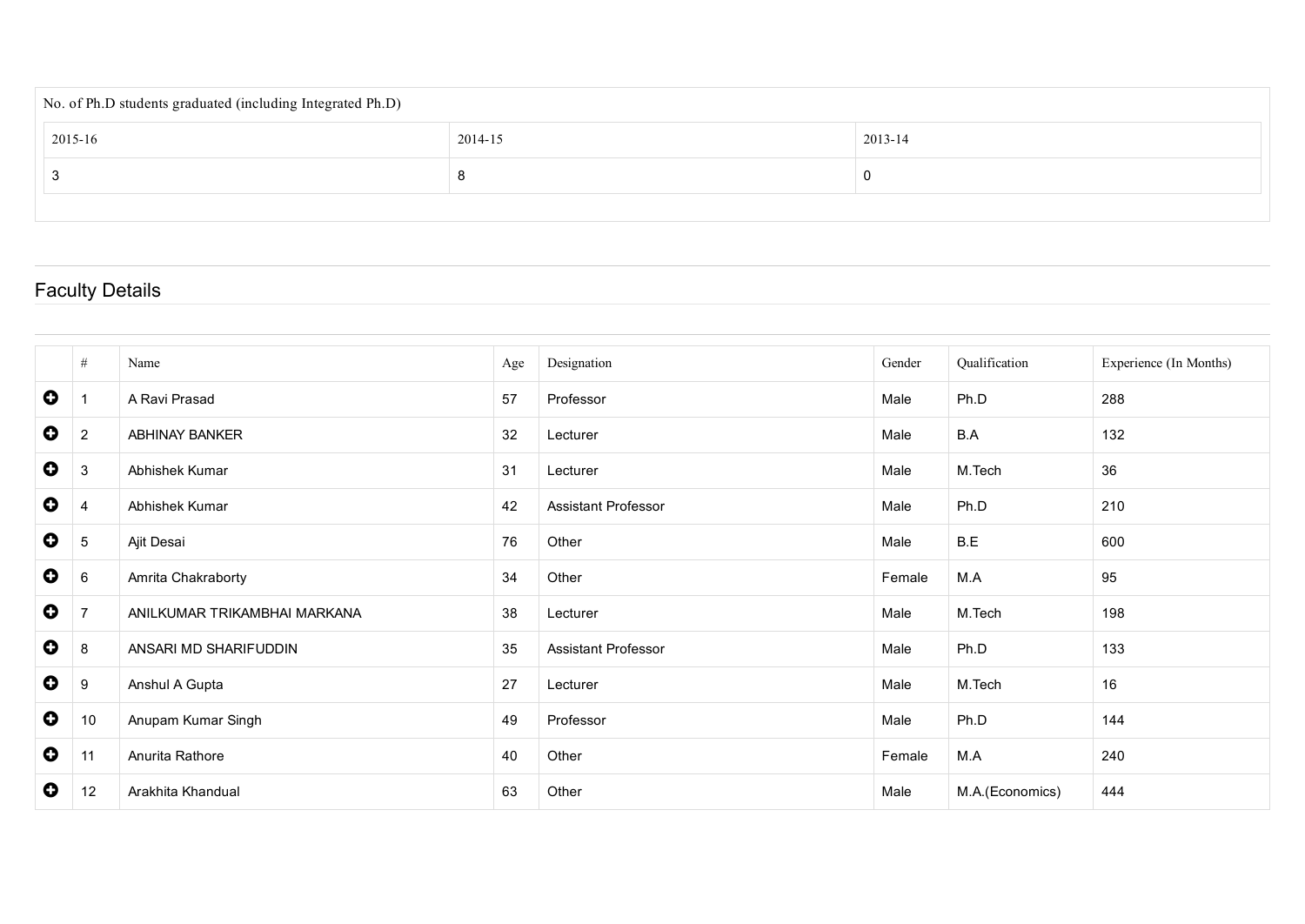|           | $\#$ | Name                          | Age | Designation         | Gender | Qualification | Experience (In Months) |
|-----------|------|-------------------------------|-----|---------------------|--------|---------------|------------------------|
| $\bullet$ | 13   | Arvind Brahmbhatt             | 70  | Other               | Male   | Ph.D          | 426                    |
| $\bullet$ | 14   | Arvind Kumar                  | 35  | Other               | Male   | PGDBM         | 132                    |
| $\bullet$ | 15   | Asha Mandapa                  | 55  | Other               | Female | B.A           | 384                    |
| $\bullet$ | 16   | Ashish Doorwar                | 29  | Lecturer            | Male   | M.Tech        | 31                     |
| $\bullet$ | 17   | Ashish Verma                  | 43  | Other               | Male   | <b>MBA</b>    | 216                    |
| $\bullet$ | 18   | <b>B SHARAN BASWA</b>         | 26  | Lecturer            | Male   | M.Tech        | 18                     |
| $\bullet$ | 19   | BADHEKA VISHVESH JAYANTBHAI   | 37  | Associate Professor | Male   | Ph.D          | 181                    |
| $\bullet$ | 20   | BALCHANDANI SWETA CHETANANAND | 28  | Lecturer            | Female | M.Tech        | 61                     |
| $\bullet$ | 21   | <b>BANDYOPADHYAY RAJIB</b>    | 47  | Associate Professor | Male   | Ph.D          | 212                    |
| $\bullet$ | 22   | <b>BANERJEE TANUSHRI</b>      | 48  | Associate Professor | Female | Ph.D          | 231                    |
| $\bullet$ | 23   | <b>BANIK PARITOSH KANSA</b>   | 63  | Other               | Male   | Ph.D          | 372                    |
| $\bullet$ | 24   | <b>BAXI HIMANI</b>            | 38  | Assistant Professor | Female | Ph.D          | 58                     |
| $\bullet$ | 25   | BEHERA BIJAYA KRUSHNA         | 52  | Professor           | Male   | Ph.D          | 209                    |
| $\bullet$ | 26   | <b>BHALJA BHAVESH R</b>       | 38  | Associate Professor | Male   | Ph.D          | 96                     |
| $\bullet$ | 27   | <b>Bhargav Dave</b>           | 35  | Other               | Male   | CFA           | 114                    |
| $\bullet$ | 28   | <b>BHATT NAIMISH S</b>        | 32  | Lecturer            | Male   | M.Tech        | 75                     |
| $\bullet$ | 29   | <b>Bhavin Shah</b>            | 64  | Other               | Male   | <b>NET</b>    | 278                    |
| $\bullet$ | 30   | <b>BHOI MANAS KUMAR</b>       | 41  | Assistant Professor | Male   | Ph.D          | 151                    |
| $\bullet$ | 31   | <b>BHUI UTTAM KUMAR</b>       | 47  | Associate Professor | Male   | Ph.D          | 207                    |
| $\bullet$ | 32   | <b>Binita Parikh</b>          | 44  | Other               | Female | M.COM         | 288                    |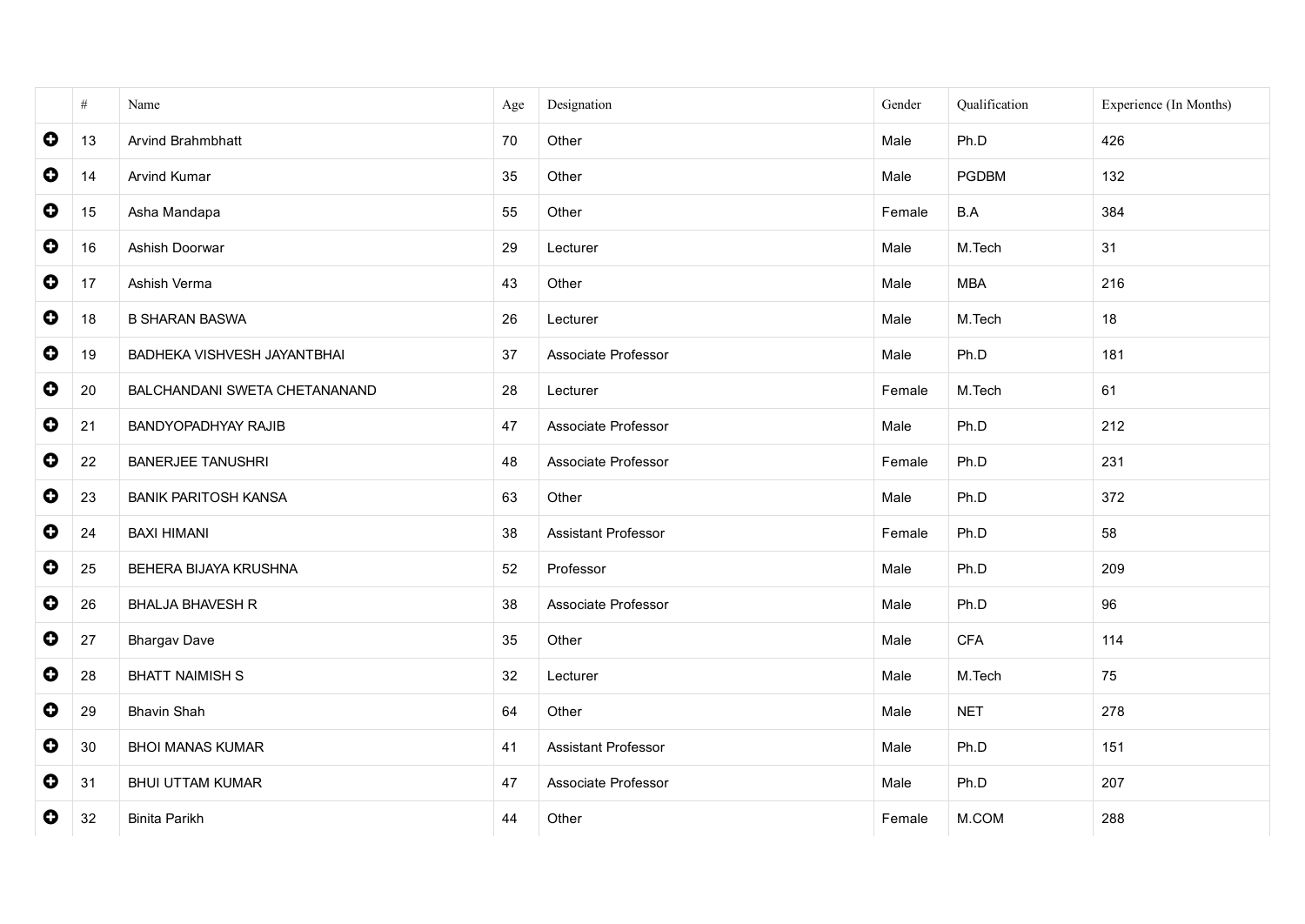|             | $\#$ | Name                       | Age | Designation                | Gender | Qualification | Experience (In Months) |
|-------------|------|----------------------------|-----|----------------------------|--------|---------------|------------------------|
| $\bullet$   | 33   | <b>BRAHMA JWNGSAR</b>      | 33  | <b>Assistant Professor</b> | Male   | Ph.D          | 94                     |
| $\bullet$   | 34   | BRAJESHKUMAR JHA           | 33  | Assistant Professor        | Male   | Ph.D          | 63                     |
| $\bullet$   | 35   | C Gopalkrishnan            | 72  | Other                      | Male   | Ph.D          | 480                    |
| $\bullet$   | 36   | CHAITANYA VYAS             | 35  | Assistant Professor        | Male   | Ph.D          | 127                    |
| $\bullet$   | 37   | CHAITANYAMOY GANGULY       | 70  | Other                      | Male   | Ph.D          | 528                    |
| $\bullet$   | 38   | CHAUDHARI RAKESH VASANT    | 26  | Lecturer                   | Male   | M.Tech        | 27                     |
| $\bullet$   | 39   | CHOKSI HIMANSHU HARKISHAN  | 43  | Lecturer                   | Male   | M.Tech        | 247                    |
| $\bullet$   | 40   | CVS Rao                    | 64  | Other                      | Male   | Ph.D          | 422                    |
| $\bullet$   | 41   | D M Parekh                 | 61  | Other                      | Male   | Ph.D          | 400                    |
| $\bullet$   | 42   | <b>DAS ANIRBAN</b>         | 41  | Assistant Professor        | Male   | Ph.D          | 219                    |
| $\bullet$   | 43   | DASH SUKANTA KUMAR         | 44  | Assistant Professor        | Male   | Ph.D          | 195                    |
| $\bullet$   | 44   | <b>DAVE APURVA</b>         | 47  | Lecturer                   | Male   | M.E.          | 306                    |
| $\bullet$   | 45   | DAVE ASHVIN                | 58  | Associate Professor        | Male   | Ph.D          | 420                    |
| $\bullet$   | 46   | DAVE NIGAM JANARDANBHAI    | 44  | Professor                  | Male   | Ph.D          | 264                    |
| $\bullet$   | 47   | DAVE NIRAGI KALPESH        | 37  | Lecturer                   | Female | M.E.          | 144                    |
| $\bullet$   | 48   | DAVE TEJAS NIRANJAN        | 40  | Associate Professor        | Male   | Ph.D          | 200                    |
| $\bullet$   | 49   | DAVE TRUDEEP NITINCHANDRA  | 35  | Assistant Professor        | Male   | Ph.D          | 72                     |
| $\bullet$   | 50   | DAVE URMI                  | 41  | Assistant Professor        | Female | Ph.D          | 99                     |
| $\mathbf 0$ | 51   | Deepak Shukla              | 60  | Other                      | Male   | LLM           | 324                    |
| 0           | 52   | DESAI BHAWANISINGH GAURANG | 41  | <b>Assistant Professor</b> | Male   | Ph.D          | 219                    |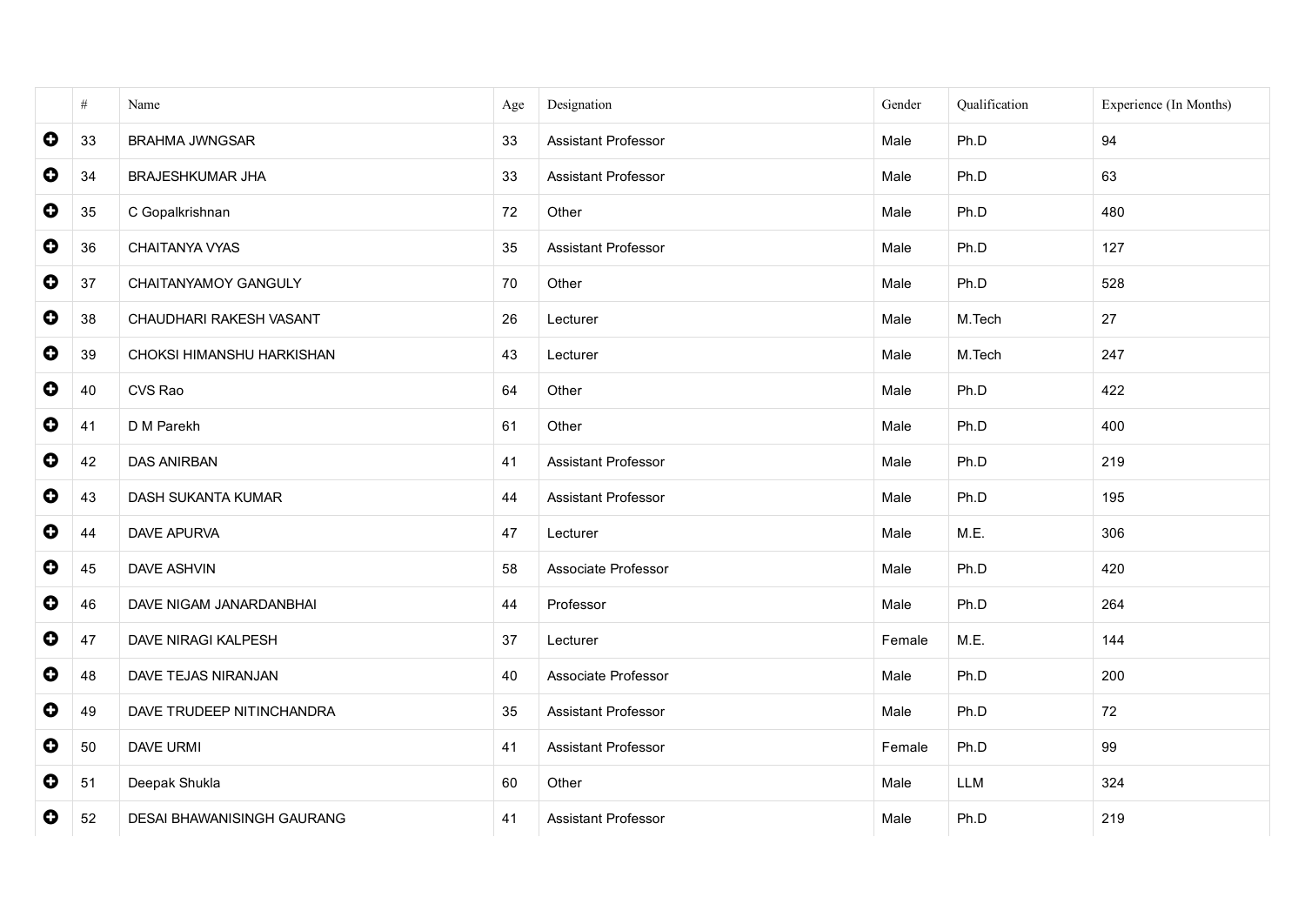|           | $\#$ | Name                               | Age | Designation                | Gender | Qualification   | Experience (In Months) |
|-----------|------|------------------------------------|-----|----------------------------|--------|-----------------|------------------------|
| $\bullet$ | 53   | <b>DEY ANIRBAN</b>                 | 27  | Lecturer                   | Male   | M.Tech          | 40                     |
| $\bullet$ | 54   | DHANANJAYA HACHCHAPPA RAMANUJACHAR | 53  | Associate Professor        | Male   | Ph.D            | 350                    |
| $\bullet$ | 55   | DHANDHIA ASTIK                     | 30  | Lecturer                   | Male   | M.E.            | 57                     |
| $\bullet$ | 56   | Dhiren Desai                       | 59  | Other                      | Male   | <b>B.Tech</b>   | 432                    |
| $\bullet$ | 57   | <b>DIVI SRIRAM</b>                 | 32  | <b>Assistant Professor</b> | Male   | Ph.D            | 61                     |
| $\bullet$ | 58   | Divyesh Desai                      | 46  | Other                      | Male   | <b>MBA</b>      | 240                    |
| $\bullet$ | 59   | <b>DIXIT SUDHANSHU</b>             | 26  | Lecturer                   | Male   | M.Tech          | 27                     |
| $\bullet$ | 60   | FUSE KISHAN ASHOK                  | 26  | Lecturer                   | Male   | M.Tech          | 27                     |
| $\bullet$ | 61   | G Mukhopadhyay                     | 62  | Other                      | Male   | Ph.D            | 372                    |
| $\bullet$ | 62   | G S Negi                           | 62  | Other                      | Male   | M.Tech          | 368                    |
| $\bullet$ | 63   | <b>GADHVI BHARGAV JAGDISHBHAI</b>  | 29  | Lecturer                   | Male   | M.Tech          | 52                     |
| $\bullet$ | 64   | Ganga Prasad Karmakar              | 60  | Professor                  | Male   | Ph.D            | 144                    |
| $\bullet$ | 65   | Geetanjali Dutta                   | 36  | <b>Assistant Professor</b> | Female | Ph.D            | 60                     |
| $\bullet$ | 66   | Gopal Maliwal                      | 32  | Other                      | Male   | M.COM           | 144                    |
| $\bullet$ | 67   | Gopal Parmar                       | 23  | Other                      | Male   | <b>B.COM</b>    | 36                     |
| $\bullet$ | 68   | <b>GOSWAMI HARDIK</b>              | 26  | Lecturer                   | Male   | M.Tech          | 35                     |
| $\bullet$ | 69   | <b>GUJAR RAJESH</b>                | 42  | Assistant Professor        | Male   | Ph.D            | 184                    |
| $\bullet$ | 70   | <b>GURRALA PAVAN KUMAR</b>         | 37  | Assistant Professor        | Male   | Ph.D            | 120                    |
| $\bullet$ | 71   | HADIA NANJI JETHABHAI              | 36  | Assistant Professor        | Male   | Ph.D            | 48                     |
| $\bullet$ | 72   | Hemant Kothari                     | 57  | Other                      | Male   | MPA(Perf. Arts) | 300                    |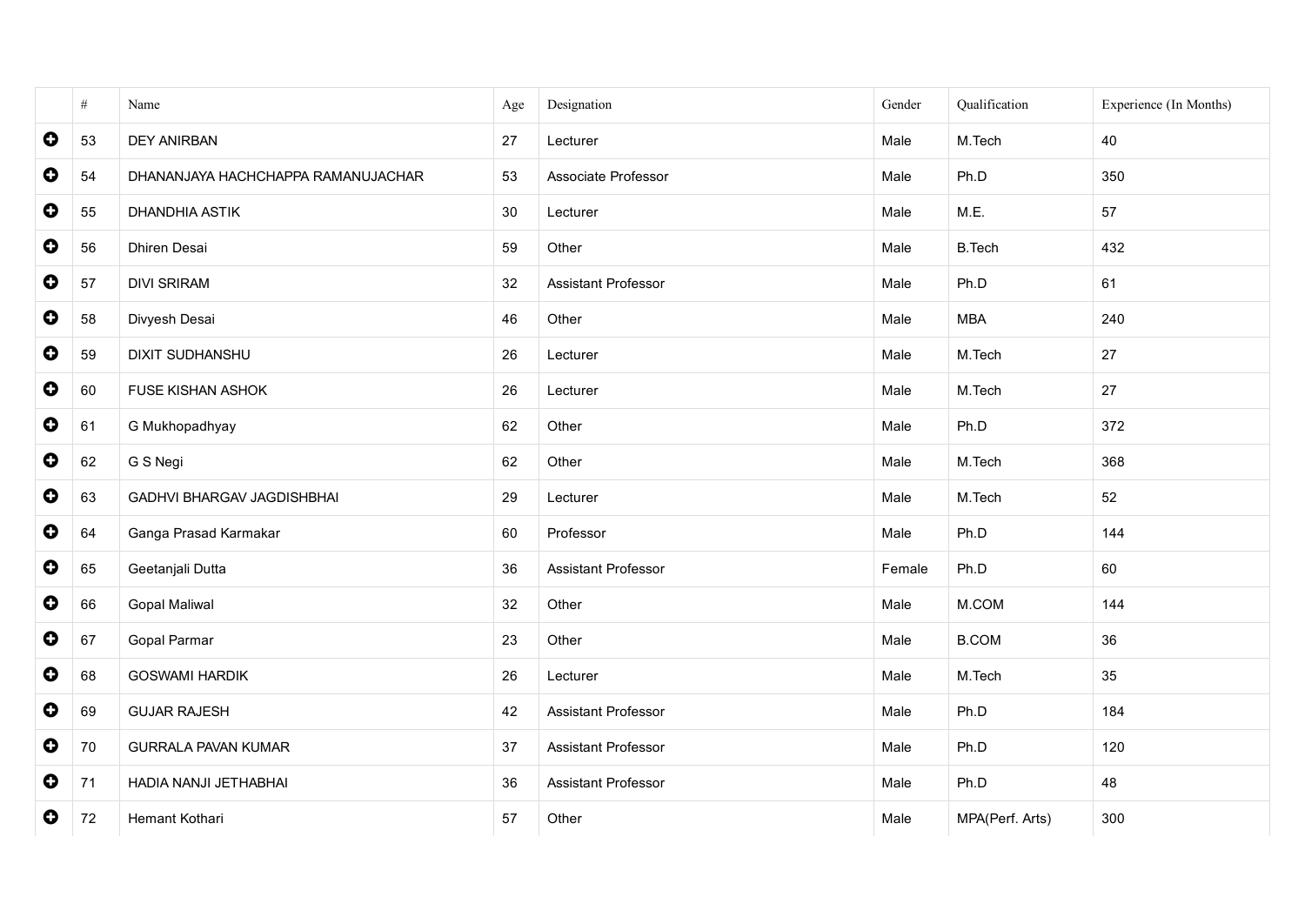|             | $\#$ | Name                         | Age | Designation                | Gender | Qualification | Experience (In Months) |
|-------------|------|------------------------------|-----|----------------------------|--------|---------------|------------------------|
| $\mathbf 0$ | 73   | <b>JAIN AKSHAY</b>           | 29  | Lecturer                   | Male   | M.Tech        | 50                     |
| $\bullet$   | 74   | Jainisha Chavda              | 23  | Other                      | Female | M.Sc.         | 12                     |
| $\bullet$   | 75   | <b>JAMNANI JITENDRA G</b>    | 45  | Associate Professor        | Male   | Ph.D          | 255                    |
| $\bullet$   | 76   | JAYKUMAR VORA                | 29  | Lecturer                   | Male   | M.Tech        | 66                     |
| $\bullet$   | 77   | K Satya Raja Sekhar          | 28  | Lecturer                   | Male   | M.Tech        | 94                     |
| $\bullet$   | 78   | KACHHWAHA SURENDRA SINGH     | 52  | Professor                  | Male   | Ph.D          | 348                    |
| $\bullet$   | 79   | KANDYA ANURAG                | 38  | Assistant Professor        | Male   | Ph.D          | 178                    |
| $\bullet$   | 80   | KAPADIA ABHINAV MAHESH       | 36  | Other                      | Male   | CA            | 180                    |
| $\bullet$   | 81   | KARELIA NIRAV DINESH         | 42  | Lecturer                   | Male   | M.Tech        | 256                    |
| $\bullet$   | 82   | KHURANA LALIT KUMAR          | 50  | <b>Assistant Professor</b> | Male   | Ph.D          | 258                    |
| $\bullet$   | 83   | KHURANA NEETA AVTAR          | 44  | Assistant Professor        | Female | M. Phil       | 240                    |
| $\bullet$   | 84   | KISHORE KAUSHAL              | 35  | Assistant Professor        | Male   | Ph.D          | 108                    |
| $\bullet$   | 85   | KODGIRE PRAVIN V             | 40  | Assistant Professor        | Male   | Ph.D          | 148                    |
| $\bullet$   | 86   | KUMAR MALLIK PRADEEP         | 50  | Professor                  | Male   | Ph.D          | 332                    |
| $\bullet$   | 87   | <b>LAHIRI SOMDEB</b>         | 59  | Professor                  | Male   | Ph.D          | 396                    |
| $\bullet$   | 88   | <b>LALITA NARESH LEDWANI</b> | 39  | <b>Assistant Professor</b> | Female | Ph.D          | 60                     |
| $\bullet$   | 89   | Lavanya Trivedi              | 33  | Other                      | Female | M.A           | 132                    |
| $\bullet$   | 90   | Manish Thaker                | 48  | Other                      | Male   | Ph.D          | 288                    |
| $\mathbf 0$ | 91   | MANOJKUMAR                   | 39  | Assistant Professor        | Male   | Ph.D          | 117                    |
| 0           | 92   | MAYYA BALAMURLI KRISHNA K    | 40  | <b>Assistant Professor</b> | Male   | Ph.D          | 112                    |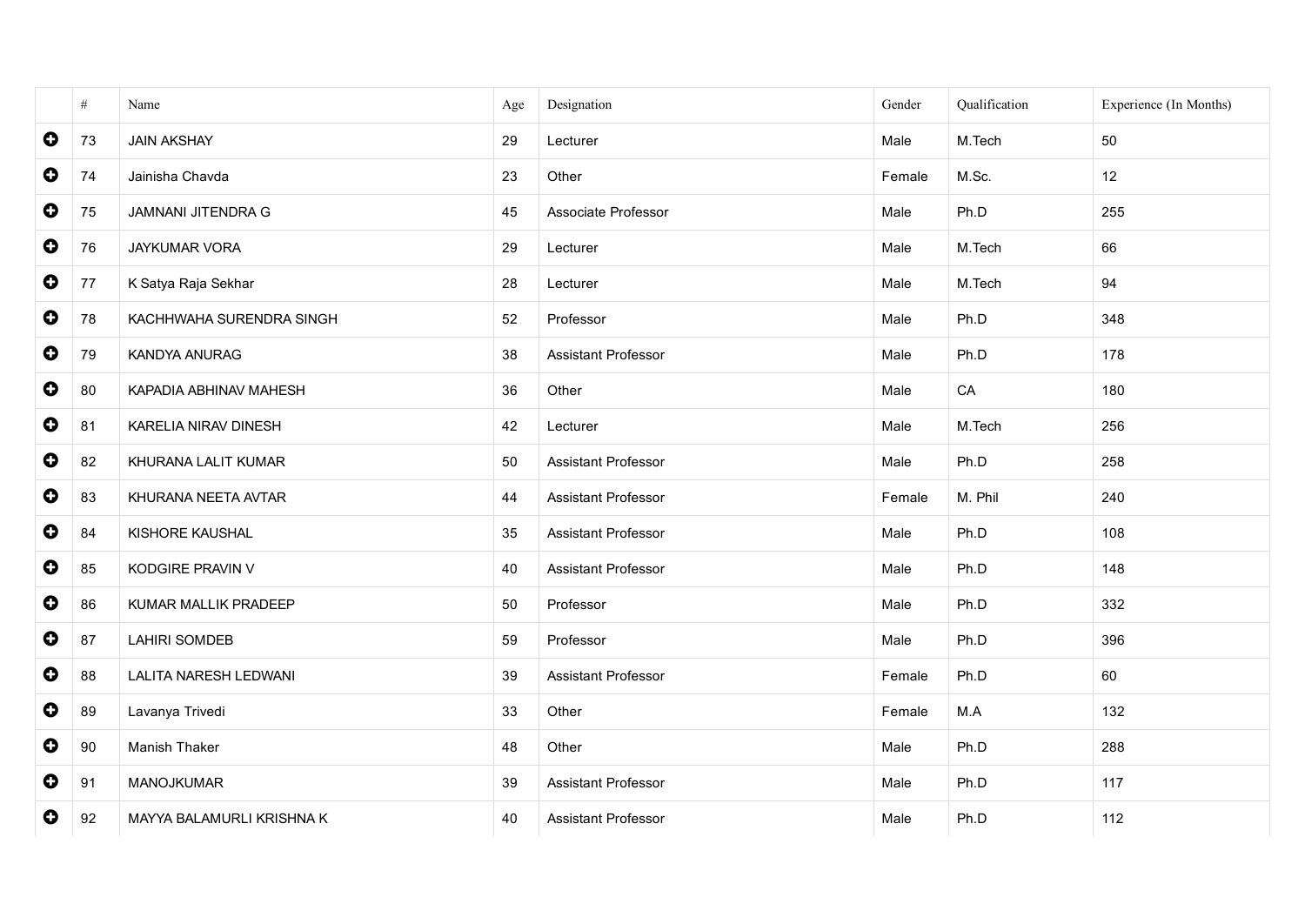|           | $\#$ | Name                      | Age | Designation                | Gender | Qualification | Experience (In Months) |
|-----------|------|---------------------------|-----|----------------------------|--------|---------------|------------------------|
| $\bullet$ | 93   | Meena Bilgi               | 59  | Other                      | Female | M. Phil       | 408                    |
| $\bullet$ | 94   | <b>MEHTA DHYANI</b>       | 29  | Other                      | Male   | M.A           | 60                     |
| $\bullet$ | 95   | MEHTA KRUNAL MAHENDRABHAI | 26  | Lecturer                   | Male   | M.Tech        | 27                     |
| $\bullet$ | 96   | <b>MEHTA KUSH</b>         | 28  | Lecturer                   | Male   | M.Tech        | 52                     |
| $\bullet$ | 97   | <b>MEMON SHABBIR</b>      | 29  | Lecturer                   | Male   | M.Tech        | 24                     |
| $\bullet$ | 98   | <b>Minnie Mathew</b>      | 47  | Other                      | Male   | Ph.D          | 264                    |
| $\bullet$ | 99   | MISHRA POONAM             | 35  | Assistant Professor        | Female | Ph.D          | 134                    |
| $\bullet$ | 100  | MISHRA SITAKANTA          | 40  | Assistant Professor        | Male   | Ph.D          | 69                     |
| $\bullet$ | 101  | MISRA NIRENDRA            | 58  | Professor                  | Male   | Ph.D          | 360                    |
| $\bullet$ | 102  | MOTIANI RONAK OMPRAKASH   | 26  | Lecturer                   | Male   | M.Tech        | 26                     |
| $\bullet$ | 103  | MUDGAL ANURAG             | 44  | Associate Professor        | Male   | Ph.D          | 248                    |
| $\bullet$ | 104  | MUDULI ASHUTOSH           | 41  | Associate Professor        | Male   | Ph.D          | 251                    |
| $\bullet$ | 105  | MUKHOPADHYAY INDRAJIT     | 49  | Associate Professor        | Male   | Ph.D          | 318                    |
| $\bullet$ | 106  | Mumukshu Trivedi          | 26  | Other                      | Male   | M.Sc.         | 54                     |
| $\bullet$ | 107  | MYSORE KIRAN BHASKAR      | 51  | Associate Professor        | Male   | Ph.D          | 312                    |
| $\bullet$ | 108  | NAGABABU GARLAPATI        | 29  | Lecturer                   | Male   | M.Tech        | 39                     |
| $\bullet$ | 109  | Narmadashanker Pathak     | 69  | Other                      | Male   | LLM           | 444                    |
| $\bullet$ | 110  | NATARAJAN MADHAVAN        | 48  | Assistant Professor        | Male   | Ph.D          | 253                    |
| $\bullet$ | 111  | <b>NEETA SINHA</b>        | 50  | Assistant Professor        | Female | Ph.D          | 336                    |
| $\bullet$ | 112  | NIGAM SHOBHIT             | 34  | <b>Assistant Professor</b> | Male   | Ph.D          | 46                     |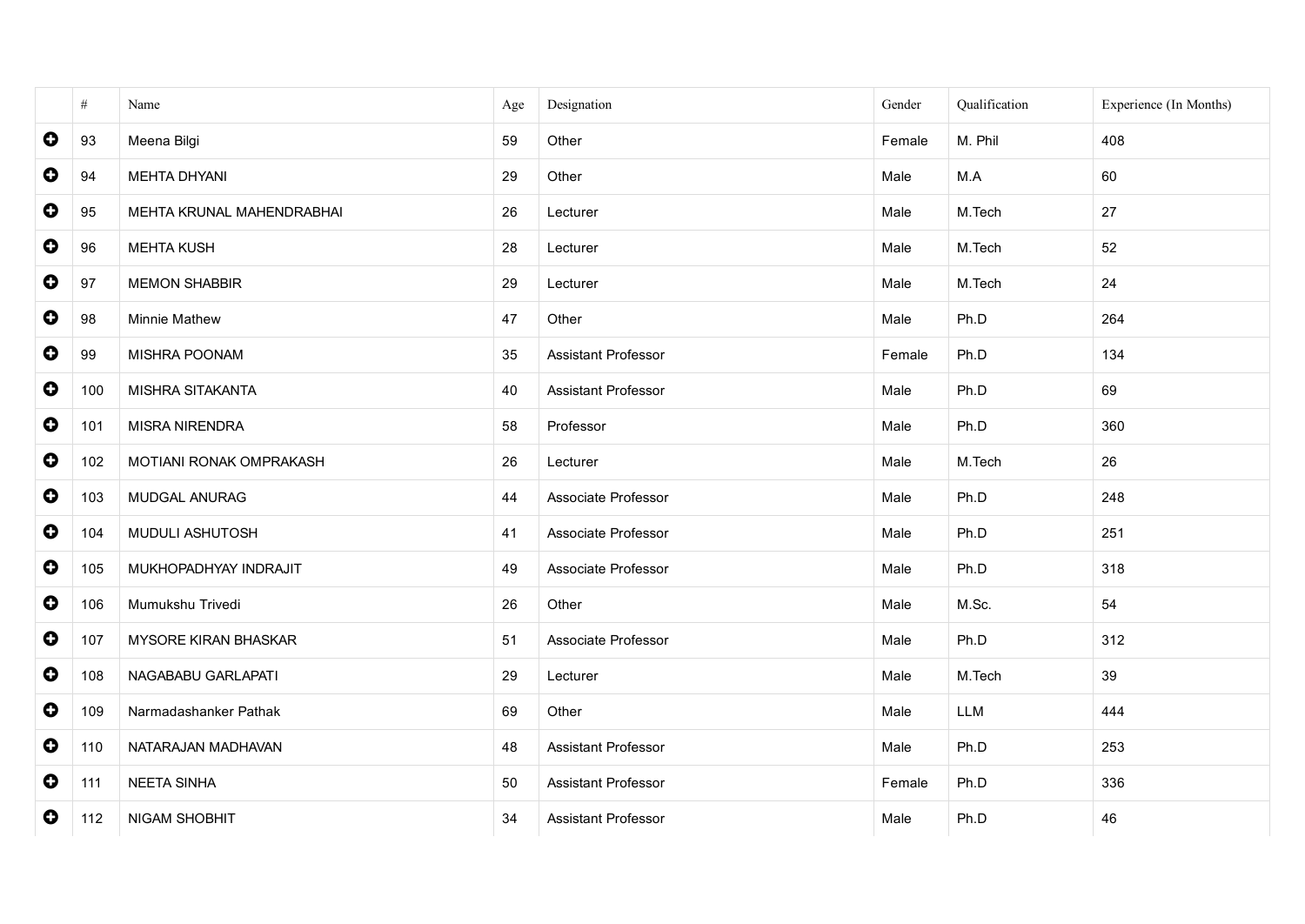|           | $\#$ | Name                          | Age | Designation                | Gender | Qualification | Experience (In Months) |
|-----------|------|-------------------------------|-----|----------------------------|--------|---------------|------------------------|
| $\bullet$ | 113  | Nilakanth DAve                | 32  | Other                      | Male   | <b>MBA</b>    | 96                     |
| $\bullet$ | 114  | NILESH JAYANTIBHAI PATEL      | 34  | Lecturer                   | Male   | M.Tech        | 72                     |
| $\bullet$ | 115  | Nilesh Modi                   | 37  | Other                      | Male   | Ph.D          | 180                    |
| $\bullet$ | 116  | Nirja Vasavada                | 33  | Other                      | Male   | M. Phil       | 138                    |
| $\bullet$ | 117  | nisha Vyas                    | 32  | Other                      | Female | M.COM         | 126                    |
| $\bullet$ | 118  | Nishant Parikh                | 35  | Lecturer                   | Male   | M.Tech        | 72                     |
| $\bullet$ | 119  | NITINKUMAR RASIKLAL PRAJAPATI | 38  | Lecturer                   | Male   | M.E.          | 72                     |
| $\bullet$ | 120  | Omkar Jani                    | 36  | Other                      | Male   | Ph.D          | 126                    |
| $\bullet$ | 121  | PAL SUPRIYA S                 | 31  | Lecturer                   | Female | <b>MBA</b>    | 75                     |
| $\bullet$ | 122  | PALIWAL PRAMOD DAMODAR        | 48  | Professor                  | Male   | Ph.D          | 310                    |
| $\bullet$ | 123  | PANDA PRASHANTA CHANDRA       | 45  | Associate Professor        | Male   | Ph.D          | 144                    |
| $\bullet$ | 124  | PANDEY MANOJ KUMAR            | 38  | <b>Assistant Professor</b> | Male   | Ph.D          | 180                    |
| $\bullet$ | 125  | PANDEY SATISH CHANDRA         | 46  | Associate Professor        | Male   | Ph.D          | 279                    |
| $\bullet$ | 126  | PANDYA DISHANT M              | 33  | Lecturer                   | Male   | M.Tech        | 114                    |
| $\bullet$ | 127  | PANDYA VIVEK                  | 42  | Professor                  | Male   | Ph.D          | 252                    |
| $\bullet$ | 128  | PAREKH BHARATKUMAR BALKRISHNA | 35  | Assistant Professor        | Male   | Ph.D          | 124                    |
| $\bullet$ | 129  | Parna Mukherjee               | 42  | Assistant Professor        | Female | Ph.D          | 116                    |
| $\bullet$ | 130  | Parnav Bargotra               | 24  | Other                      | Male   | M.Tech        | 6                      |
| $\bullet$ | 131  | Parth Mehta                   | 26  | Other                      | Male   | M.Sc.         | 42                     |
| $\bullet$ | 132  | PARVATHY POORNIMA             | 32  | Other                      | Female | Ph.D          | 40                     |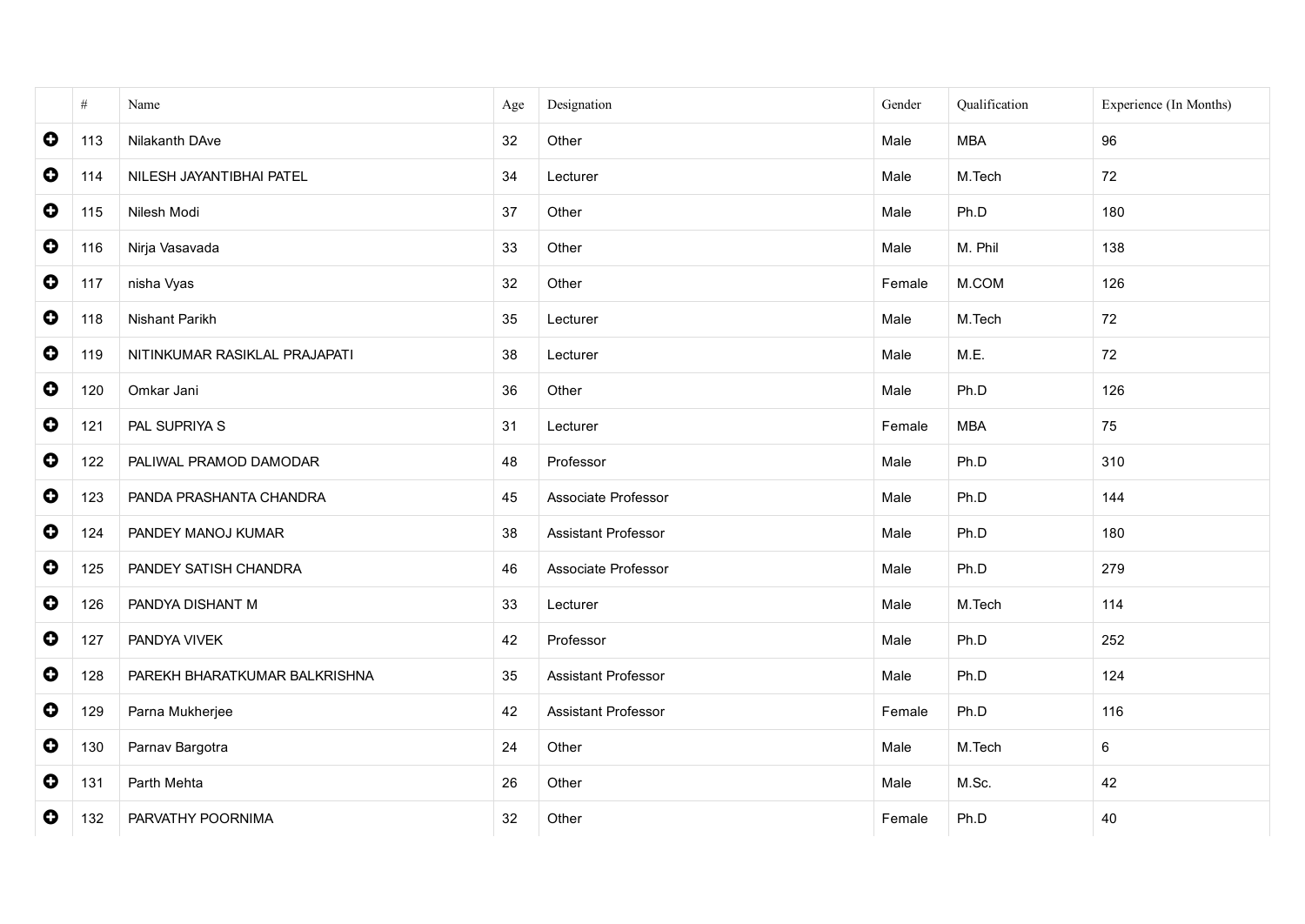|           | $\#$ | Name                           | Age | Designation                | Gender | Qualification | Experience (In Months) |
|-----------|------|--------------------------------|-----|----------------------------|--------|---------------|------------------------|
| $\bullet$ | 133  | PARWANI ASHWIN                 | 32  | Other                      | Male   | M.COM         | 144                    |
| $\bullet$ | 134  | PATEL AKASHKUMAR BABUBHAI      | 41  | Assistant Professor        | Male   | Ph.D          | 231                    |
| $\bullet$ | 135  | PATEL BANSI                    | 33  | Other                      | Female | M.COM         | 101                    |
| $\bullet$ | 136  | PATEL JATIN RAVJIBHAI          | 36  | Assistant Professor        | Male   | Ph.D          | 134                    |
| $\bullet$ | 137  | PATEL JAYDEEP                  | 28  | Lecturer                   | Male   | M.Tech        | 65                     |
| $\bullet$ | 138  | PATEL NIRAVKUMAR PRAVINBHAI    | 28  | Assistant Professor        | Male   | Ph.D          | 35                     |
| $\bullet$ | 139  | PATEL RAJESHKUMAR              | 38  | Assistant Professor        | Male   | Ph.D          | 126                    |
| $\bullet$ | 140  | PATEL VIVEK                    | 38  | Assistant Professor        | Male   | Ph.D          | 114                    |
| $\bullet$ | 141  | PATEL VIVEK VIKRAMBHAI         | 33  | Lecturer                   | Male   | M.Tech        | 111                    |
| $\bullet$ | 142  | PATIL SAGAR                    | 25  | Lecturer                   | Male   | M.Tech        | 40                     |
| $\bullet$ | 143  | PAWAR BANDOPANT BHIMRAO        | 26  | Lecturer                   | Male   | M.Tech        | 16                     |
| $\bullet$ | 144  | Payal Thaker                   | 51  | Other                      | Female | M. Phil       | 72                     |
| $\bullet$ | 145  | PHAUGAT SUDHIR                 | 30  | Other                      | Male   | <b>MBA</b>    | 84                     |
| $\bullet$ | 146  | PRADHAN SANJAY KUMAR           | 40  | <b>Assistant Professor</b> | Male   | Ph.D          | 112                    |
| $\bullet$ | 147  | PRAJAPATI PARTH PARESHKUMAR    | 25  | Lecturer                   | Male   | M.Tech        | 52                     |
| $\bullet$ | 148  | Preeta Vyas                    | 59  | Other                      | Female | Ph.D          | 444                    |
| $\bullet$ | 149  | Pulin J Purohit                | 28  | Lecturer                   | Male   | M.Tech        | 24                     |
| $\bullet$ | 150  | R BALASUBRAMANIAN              | 33  | Lecturer                   | Male   | M.Tech        | 94                     |
| $\bullet$ | 151  | RAGHAVENDRA HADADI BHEEMACHIAR | 55  | Professor                  | Male   | Ph.D          | 400                    |
| $\bullet$ | 152  | Rahul Vitthl Deharkar          | 26  | Lecturer                   | Male   | M.Tech        | 25                     |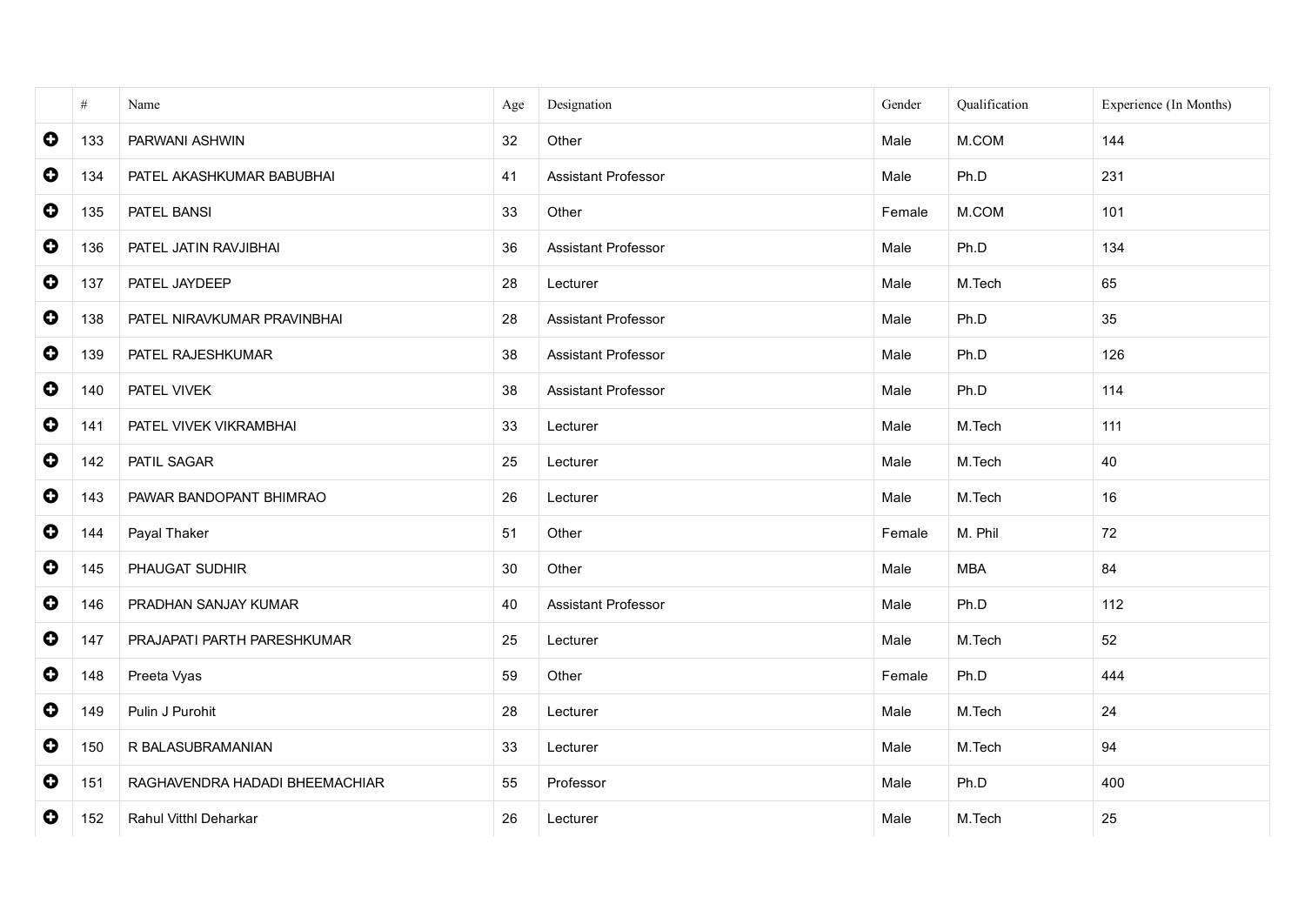|           | $\#$ | Name                   | Age | Designation         | Gender | Qualification | Experience (In Months) |
|-----------|------|------------------------|-----|---------------------|--------|---------------|------------------------|
| $\bullet$ | 153  | Rajnikant Patel        | 76  | Other               | Male   | M.Tech        | 648                    |
| $\bullet$ | 154  | Ramesh Kumar Bhoraniya | 41  | Lecturer            | Male   | M.Tech        | 15                     |
| $\bullet$ | 155  | RANGANATHAN BALAJI     | 50  | Associate Professor | Male   | Ph.D          | 318                    |
| $\bullet$ | 156  | RANJANA HARISH         | 64  | Professor           | Female | Ph.D          | 480                    |
| $\bullet$ | 157  | RATHORE VIKRAM         | 33  | Lecturer            | Male   | M.Tech        | 90                     |
| $\bullet$ | 158  | Ravi Botta             | 26  | Lecturer            | Male   | M.Tech        | 17                     |
| $\bullet$ | 159  | Ravi Saxena            | 39  | Other               | Male   | Ph.D          | 72                     |
| $\bullet$ | 160  | RAVINDRA KUMAR JAIN    | 66  | Other               | Male   | B.E           | 494                    |
| $\bullet$ | 161  | RAY ABHIJIT DILIPKUMAR | 42  | Assistant Professor | Male   | Ph.D          | 192                    |
| $\bullet$ | 162  | REDDY M VENKAT RAM     | 35  | Assistant Professor | Male   | Ph.D          | 79                     |
| $\bullet$ | 163  | Rifat Daudiri          | 43  | Other               | Female | M. Phil       | 192                    |
| $\bullet$ | 164  | Ruchi Tiwari           | 45  | Other               | Female | Ph.D          | 252                    |
| $\bullet$ | 165  | Rupakjyoti Borah       | 37  | Assistant Professor | Male   | Ph.D          | 36                     |
| $\bullet$ | 166  | SAHNI MANOJ            | 37  | Assistant Professor | Male   | Ph.D          | 136                    |
| $\bullet$ | 167  | SAHU SUBRAT            | 49  | Associate Professor | Male   | Ph.D          | 96                     |
| $\bullet$ | 168  | SAINI BHARTI           | 29  | Lecturer            | Female | M.Tech        | 84                     |
| $\bullet$ | 169  | SAKARIYA SANJAY KUMAR  | 33  | Other               | Male   | <b>MBA</b>    | 96                     |
| $\bullet$ | 170  | Samarth Kaji           | 31  | Other               | Male   | <b>MBA</b>    | 96                     |
| $\bullet$ | 171  | Sanjay Jha             | 48  | Other               | Male   | Ph.D          | 228                    |
| $\bullet$ | 172  | Sanjiv Kumar           | 27  | Lecturer            | Male   | M.Tech        | 19                     |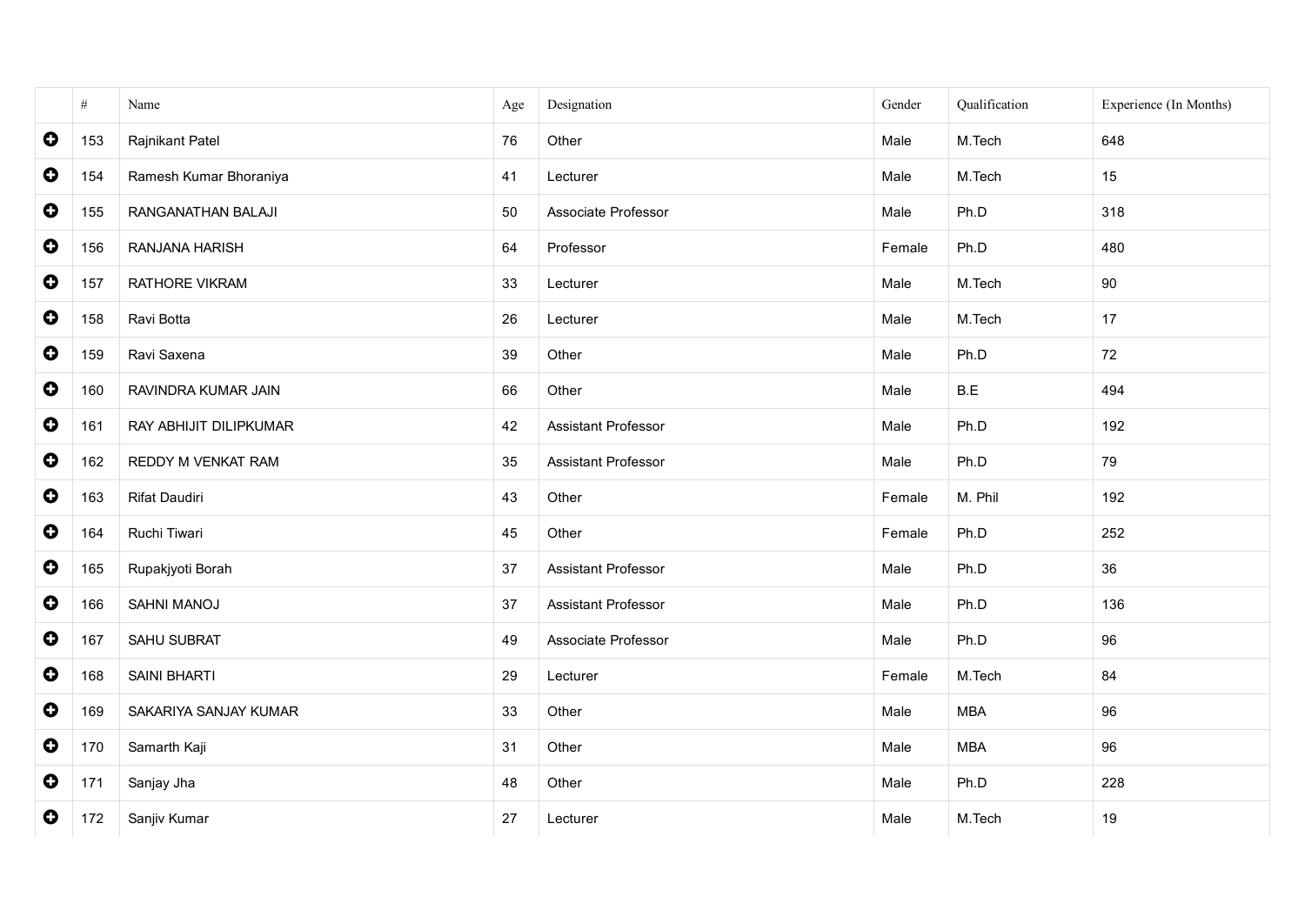|           | $\#$ | Name                    | Age | Designation         | Gender | Qualification | Experience (In Months) |
|-----------|------|-------------------------|-----|---------------------|--------|---------------|------------------------|
| $\bullet$ | 173  | Santosh Kumar           | 49  | Professor           | Male   | Ph.D          | 204                    |
| $\bullet$ | 174  | SANTOSH LEENA           | 36  | Lecturer            | Female | M.Tech        | 122                    |
| $\bullet$ | 175  | Sarabjit Bhutalia       | 56  | Other               | Male   | M.Sc.         | 432                    |
| $\bullet$ | 176  | SARKAR ASHISH           | 55  | Associate Professor | Male   | Ph.D          | 359                    |
| $\bullet$ | 177  | SARKAR DEBASIS          | 45  | Associate Professor | Male   | Ph.D          | 240                    |
| $\bullet$ | 178  | Sarvar Sherichand       | 63  | Other               | Female | Ph.D          | 420                    |
| $\bullet$ | 179  | Saubhagya               | 27  | Other               | Female | LLM           | 42                     |
| $\bullet$ | 180  | SAVSANI POONAM          | 36  | Assistant Professor | Female | Ph.D          | 153                    |
| $\bullet$ | 181  | SAVSANI VIMAL           | 37  | Assistant Professor | Male   | Ph.D          | 156                    |
| $\bullet$ | 182  | SHAH DARSHIT            | 44  | Lecturer            | Male   | M.Tech        | 288                    |
| $\bullet$ | 183  | SHAH ESHA               | 30  | Associate Professor | Female | <b>MBA</b>    | 104                    |
| $\bullet$ | 184  | SHAH MANAN              | 25  | Lecturer            | Male   | M.Tech        | 30                     |
| $\bullet$ | 185  | SHAH MAUNISH SANJAYBHAI | 30  | Lecturer            | Male   | M.Tech        | 63                     |
| $\bullet$ | 186  | SHAH PRATIK J           | 37  | Assistant Professor | Male   | Ph.D          | 78                     |
| $\bullet$ | 187  | SHAH VATSAL K           | 31  | Lecturer            | Male   | M.Tech        | 86                     |
| $\bullet$ | 188  | SHARMA ANVITA           | 31  | Lecturer            | Female | M.Tech        | 71                     |
| $\bullet$ | 189  | SHARMA RITU             | 34  | Assistant Professor | Female | Ph.D          | 168                    |
| $\bullet$ | 190  | SHARMA TUSHAR           | 33  | Lecturer            | Male   | M.Tech        | 60                     |
| $\bullet$ | 191  | SHARMA VAISHALI         | 26  | Lecturer            | Female | M.Tech        | 42                     |
| $\bullet$ | 192  | Shilpa Das              | 45  | Other               | Female | Ph.D          | 282                    |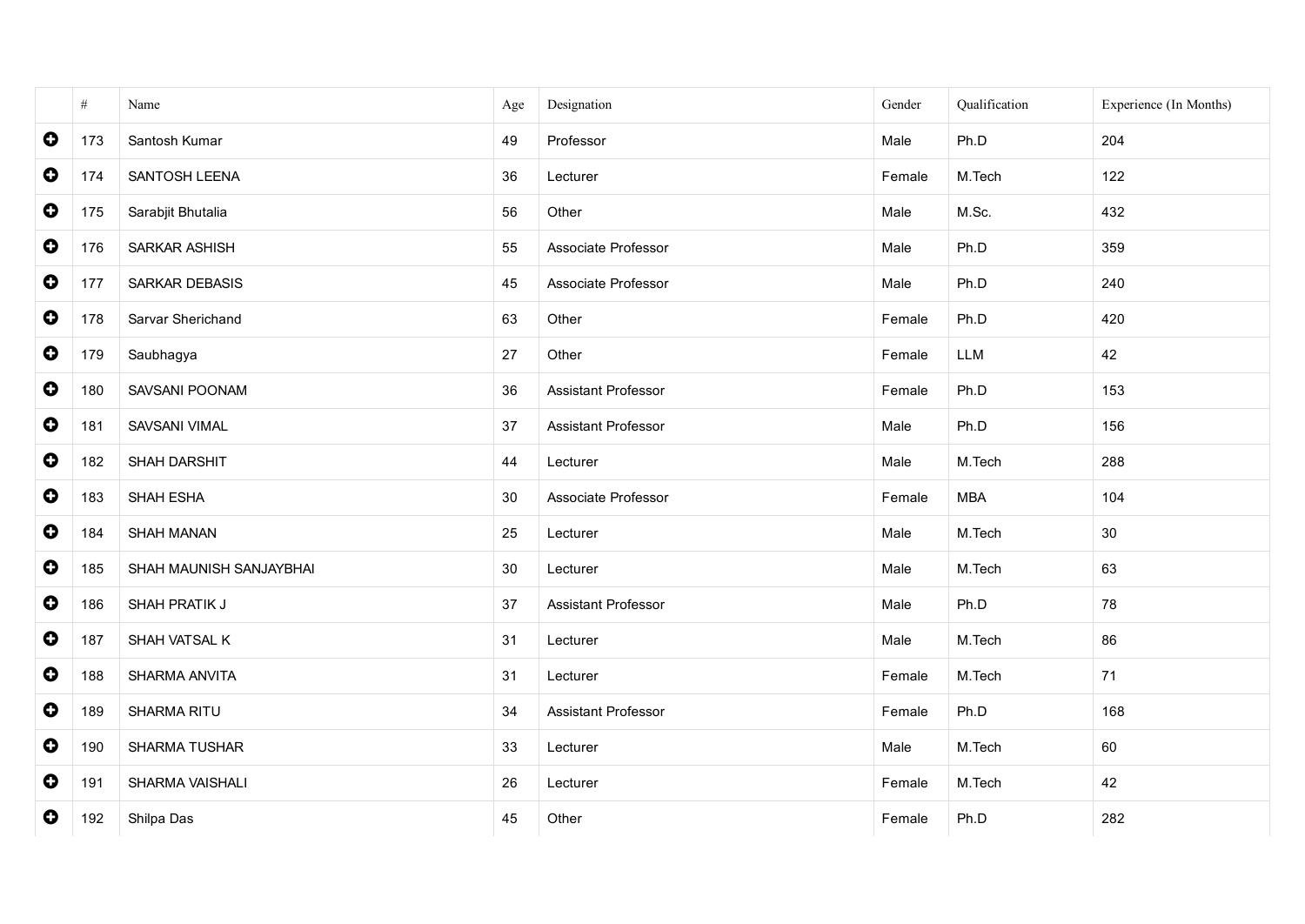|           | #   | Name                            | Age | Designation                                   | Gender | Qualification | Experience (In Months) |
|-----------|-----|---------------------------------|-----|-----------------------------------------------|--------|---------------|------------------------|
| $\bullet$ | 193 | Shilpa Parasprampuria           | 45  | Other                                         | Female | M. Phil       | 48                     |
| $\bullet$ | 194 | SHINDE SATYAM M                 | 39  | <b>Assistant Professor</b>                    | Male   | Ph.D          | 168                    |
| $\bullet$ | 195 | Shivam Kapoor                   | 28  | Lecturer                                      | Male   | M.Tech        | 18                     |
| $\bullet$ | 196 | Shreya Sahajpal                 | 28  | Other                                         | Female | M.Tech        | 45                     |
| $\bullet$ | 197 | SHUKLA AJITKUMAR NARESHCHANDRA  | 49  | Associate Professor                           | Male   | Ph.D          | 84                     |
| $\bullet$ | 198 | SHUKLA VIPIN                    | 26  | Lecturer                                      | Male   | M.Tech        | 16                     |
| $\bullet$ | 199 | SIDDHARTH S JOSHI               | 31  | Lecturer                                      | Male   | M.Tech        | 60                     |
| $\bullet$ | 200 | SINGH ANANTHA T S               | 28  | <b>Assistant Professor</b>                    | Male   | Ph.D          | 22                     |
| $\bullet$ | 201 | SINGH TAJINDER PAL              | 53  | Professor                                     | Male   | Ph.D          | 350                    |
| $\bullet$ | 202 | SIRCAR ANIRBID                  | 46  | Associate Professor                           | Male   | Ph.D          | 306                    |
| $\bullet$ | 203 | Sonal S Dharne                  | 26  | Lecturer                                      | Female | M.Tech        | 18                     |
| $\bullet$ | 204 | SRINIVAS ABHINAYA BHASURU       | 25  | Lecturer                                      | Male   | M.Tech        | 17                     |
| $\bullet$ | 205 | SRIVASTAVA ANURAG KUMAR         | 36  | Assistant Professor                           | Male   | Ph.D          | 65                     |
| $\bullet$ | 206 | SRIVASTAVA ROHIT                | 35  | <b>Assistant Professor</b>                    | Male   | Ph.D          | 147                    |
| $\bullet$ | 207 | SRIVASTAVA VIJAYKUMAR SURAJBALI | 43  | Associate Professor                           | Male   | Ph.D          | 96                     |
| $\bullet$ | 208 | SSP Singh                       | 68  | Other                                         | Male   | B.Sc.         | 301                    |
| $\bullet$ | 209 | Sushmita Barik                  | 38  | Other                                         | Female | <b>MBA</b>    | 135                    |
| $\bullet$ | 210 | T KISHEN KUMAR REDDY            | 60  | Dean / Principal / Director / Vice Chancellor | Male   | Ph.D          | 432                    |
| $\bullet$ | 211 | <b>TADEPALLI PHANI SWECHA</b>   | 25  | Lecturer                                      | Female | M.Tech        | 28                     |
| $\bullet$ | 212 | <b>TANEJA MALLIKA</b>           | 27  | Dean / Principal / Director / Vice Chancellor | Female | M.Tech        | 28                     |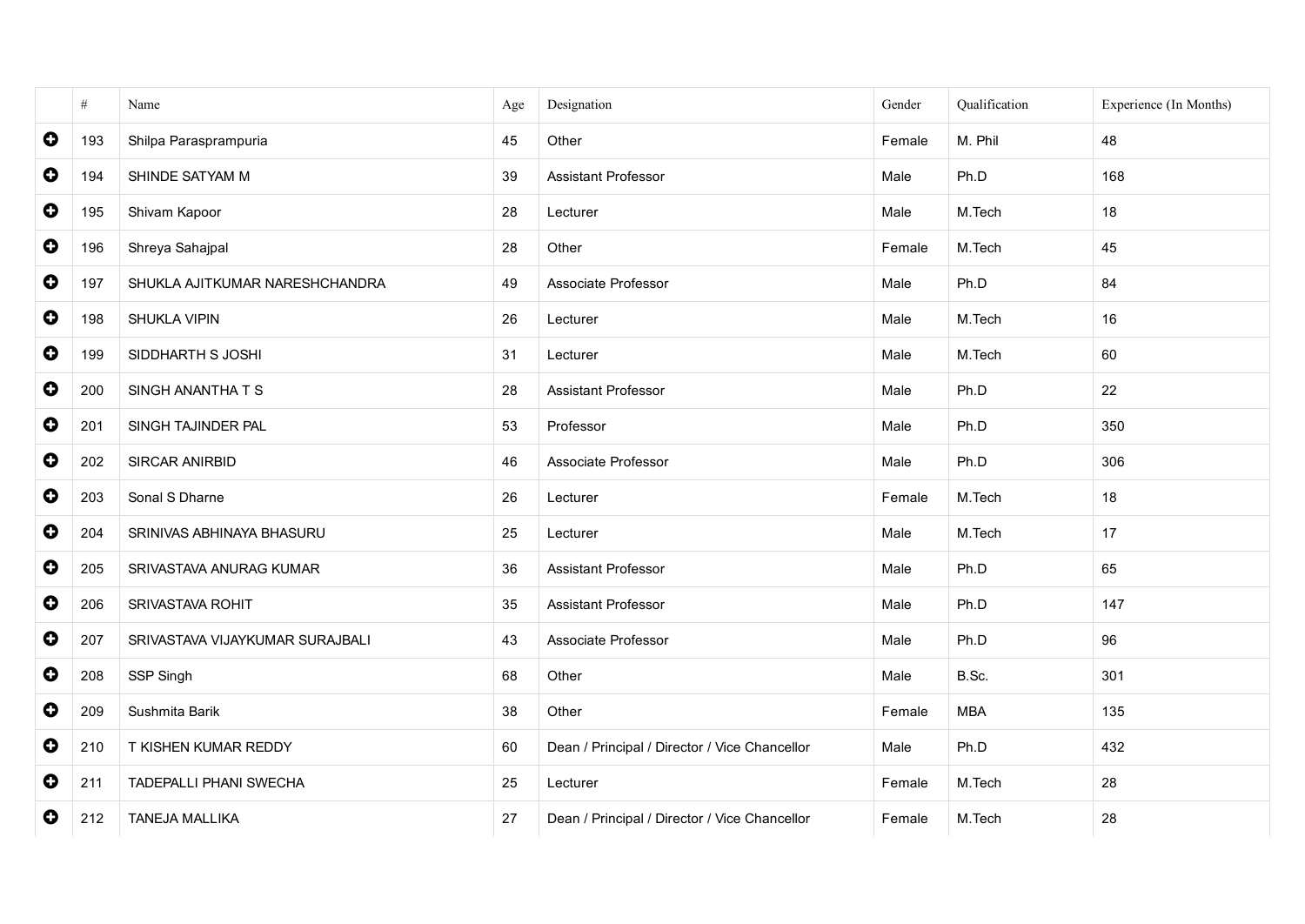|           | #   | Name                         | Age | Designation                | Gender | Qualification | Experience (In Months) |
|-----------|-----|------------------------------|-----|----------------------------|--------|---------------|------------------------|
| $\bullet$ | 213 | THADIPARTHI MARY PRASANNA    | 26  | Lecturer                   | Female | M.Tech        | 23                     |
| $\bullet$ | 214 | THAKER TEJASKUMAR            | 34  | <b>Assistant Professor</b> | Male   | Ph.D          | 90                     |
| $\bullet$ | 215 | <b>TOPPO ELIJAH TINTIUS</b>  | 28  | Lecturer                   | Male   | M.Tech        | 26                     |
| $\bullet$ | 216 | <b>TRIPATHI BRIJESH</b>      | 33  | <b>Assistant Professor</b> | Male   | Ph.D          | 118                    |
| $\bullet$ | 217 | <b>TRIVEDI HEMANTBHAI</b>    | 58  | Professor                  | Male   | Ph.D          | 384                    |
| $\bullet$ | 218 | <b>TRIVEDI JIGNA</b>         | 35  | Associate Professor        | Female | Ph.D          | 180                    |
| $\bullet$ | 219 | <b>TRIVEDI NIYATI</b>        | 35  | Lecturer                   | Female | M. Phil       | 85                     |
| $\bullet$ | 220 | VACHHARAJANI BHASHA HARSHAL  | 34  | <b>Assistant Professor</b> | Female | Ph.D          | 99                     |
| $\bullet$ | 221 | <b>VAITHEESWARAN G</b>       | 30  | Lecturer                   | Male   | M.Tech        | 82                     |
| $\bullet$ | 222 | <b>VENKATA KRISHNAN</b>      | 36  | Lecturer                   | Male   | M.Tech        | 10                     |
| $\bullet$ | 223 | <b>VENKATA PAVAN KUMAR T</b> | 27  | Lecturer                   | Male   | M.Tech        | 14                     |
| $\bullet$ | 224 | <b>VINAY BABU</b>            | 32  | Lecturer                   | Male   | M.Tech        | 60                     |
| $\bullet$ | 225 | Virendra Singh               | 33  | Other                      | Male   | Ph.D          | 16                     |
| $\bullet$ | 226 | <b>VYAS PURVI</b>            | 43  | Other                      | Female | M.Sc.         | 240                    |
| $\bullet$ | 227 | YADAV SUDHIR KHAJANSINH      | 50  | Associate Professor        | Male   | Ph.D          | 300                    |

# Financial Resources: Utilised Amount for the Capital & Operational expenditure for previous 3 years

| <b>Financial Year</b> | 2015-16          | 2014-15                      | 2013-14                      |
|-----------------------|------------------|------------------------------|------------------------------|
|                       | "Itilised Amount | <sup>T</sup> Itilised Amount | <sup>I</sup> Itilised Amount |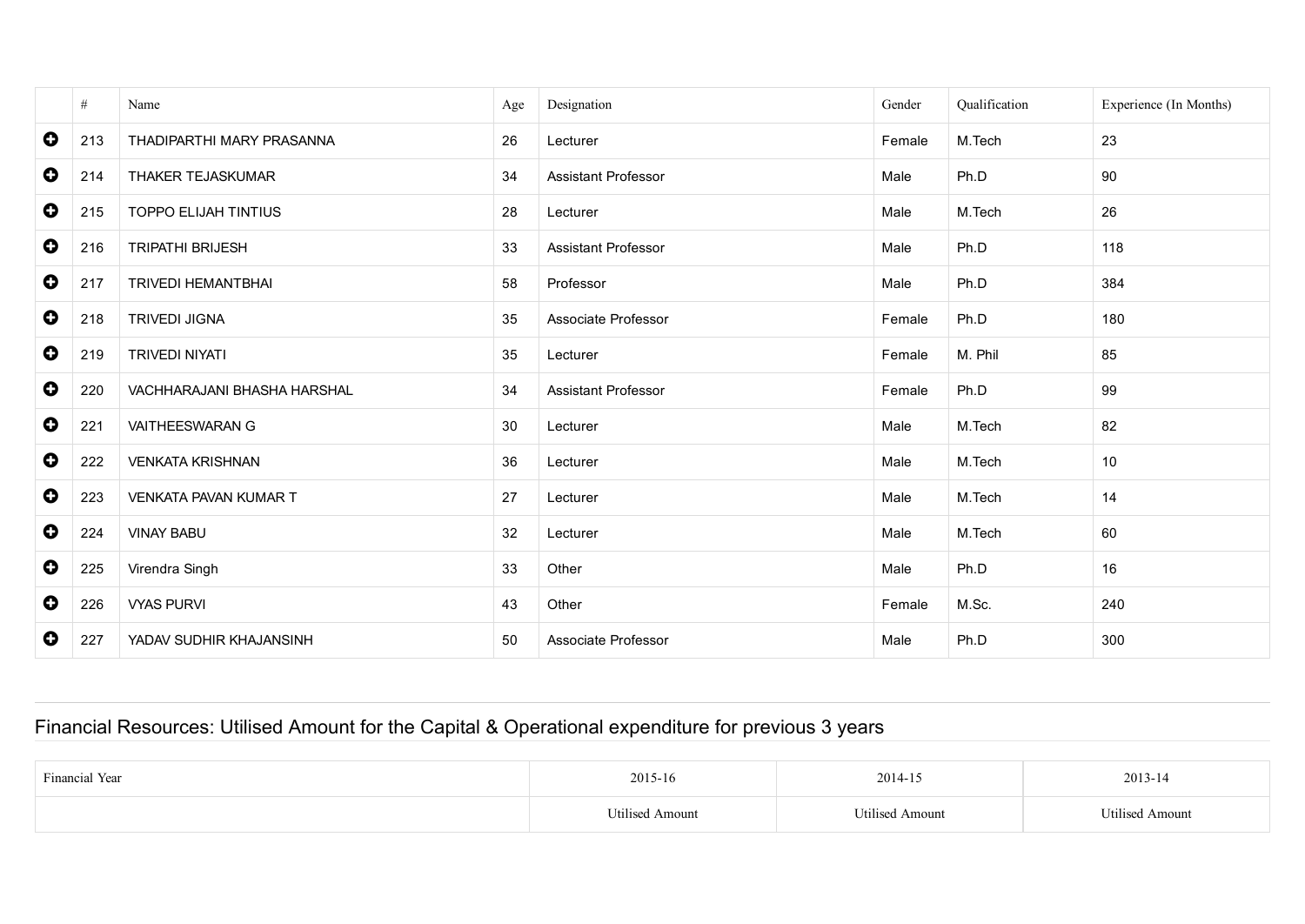| Annual Capital Expenditure on Academic Activities and Resources (excluding expenditure on buildings)                                                                                |                                                                                                                  |                                                                                                                |                                                                                                                          |  |  |  |
|-------------------------------------------------------------------------------------------------------------------------------------------------------------------------------------|------------------------------------------------------------------------------------------------------------------|----------------------------------------------------------------------------------------------------------------|--------------------------------------------------------------------------------------------------------------------------|--|--|--|
| Library                                                                                                                                                                             | 3978447 (Rupees Thirty Nine Lacs<br>Seventy Eight Thousand Four<br>Hundred Only)                                 | 2579379 (Rupees Twenty Five Lacs<br>Seventy Nine Thousand Three<br>Hundred Seventy Nine Only)                  | 3716311 (Rupees Thirty Seven Lacs<br>Sixteen Thousand Three Hundred<br>Eleven Only)                                      |  |  |  |
| New Equipment for Laboratories                                                                                                                                                      | 23588056 (Rupees Two Crore Thirty<br>Five lacs Eighty Eight Thousand Fifty<br>Six Only)                          | 29122983 (Rupees Two Crore Ninety<br>One Lacs Twenty Two Thousand<br>Nine Hundred Eighty Three Only)           | 26098336 (Rupees Two Crore Sixty<br>Lacs Ninety Eight Thousand Three<br>Hundred Thirty Six Only)                         |  |  |  |
| <b>Engineering Workshops</b>                                                                                                                                                        | $0$ (Nil)                                                                                                        | $0$ (Nil)                                                                                                      | $0$ (Nil)                                                                                                                |  |  |  |
| <b>Studios</b>                                                                                                                                                                      | $0$ (Nil)                                                                                                        | $0$ (Nil)                                                                                                      | $0$ (Nil)                                                                                                                |  |  |  |
| Other suitably identified academic activities                                                                                                                                       | 15508633 (Rupees One Crore Fifty<br>Five Lacs Eight Thousand Six<br>Hundred Thirty Three Only)                   | 30702221 (Rupees Three Crore<br>Seven Lacs Two Thousand Two<br>Hundred Twenty One Only)                        | 49144191 (Rupees Four Crore<br>Ninety One Lacs Fofty Four<br>Thousand One Hundred Ninety One<br>Only)                    |  |  |  |
| <b>Annual Operational Expenditure</b>                                                                                                                                               |                                                                                                                  |                                                                                                                |                                                                                                                          |  |  |  |
| Salaries (Teaching and Non Teaching staff)                                                                                                                                          | 251371212 (Rupees Twenty Five<br>Crore Thirteen Lacs Seventy One<br>Thousand Two Hundred Twelve<br>Only)         | 218782164 (Rupees Twenty One<br>Crore Eighty Seven Lacs Eighty Two<br>Thousand One Hundred Sixty Four<br>Only) | 190199727 (Rupees Nineteen Crore<br>One Lacs Ninety Nine Thousand<br>Seven Hundred Twenty Seven Only)                    |  |  |  |
| Maintenance of Academic Infrastructure or consumables, other running<br>expenditures, Seminars/Conferences/Workshops etc. (excluding maintenance<br>of hostels and allied services) | 276961353 (Rupees Twenty Seven<br>Crore Sixty Nine Lacs Sixty One<br>Thousand Three Hundred Fifty Three<br>Only) | 220667602 (Rupees Twenty Two<br>Crore Six Lacs Sixty Seven Thousand<br>Six Hundred Two Only)                   | 184357373 (Rupees Eighteen Crore<br>Forty Three Lacs Fifty Seven<br><b>Thousand Three Hundred Seventy</b><br>Three Only) |  |  |  |

### Women Diversity

No. of women members in senior administrative positions, such as Head of Departments, Dean or Institute Heads in previous academic year (2015-16):  $\boxed{2}$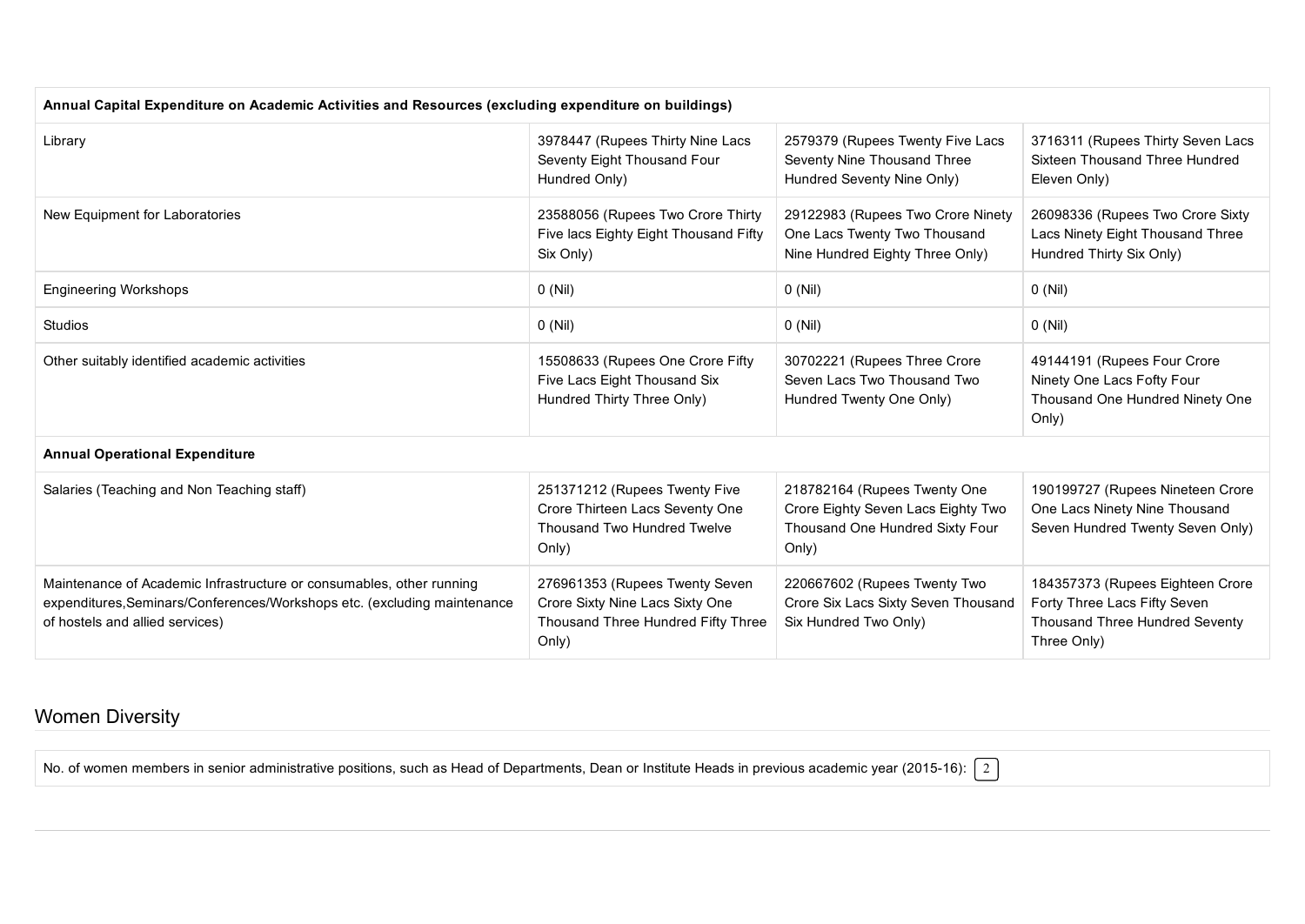#### IPR

| Calendar Year            | 2015 | 2014 | 2013     |
|--------------------------|------|------|----------|
| No. of Patents Filed     |      |      | <b>U</b> |
| No. of Patents Published | J.   |      | U        |
| No. of Patents Granted   | J.   |      | U        |
| No. of Patents Licensed  | -U   |      | 0        |

## Did your institution transferred atleast one technology in the previous three years?:  $\boxed{\text{No}}$

| Financial Year                          | 2015-16 | 2014-15 | 2013-14 |
|-----------------------------------------|---------|---------|---------|
| Earning From Patents (Amount in Rupees) |         |         |         |
| Enter Amount in Words                   | Nil     | Nil     | NII     |

## Sponsored Research Details

| Financial Year                                     | $2015 - 16$                                                                           | 2014-15                                            | $2013 - 14$                                                    |
|----------------------------------------------------|---------------------------------------------------------------------------------------|----------------------------------------------------|----------------------------------------------------------------|
| Total no. of Sponsored Projects                    | 8                                                                                     |                                                    | 3                                                              |
| Total no. of Funding Agencies                      | 6                                                                                     |                                                    | 3                                                              |
| <b>Total Amount Received (Amount</b><br>in Rupees) | 37392850                                                                              | 5491000                                            | 14776000                                                       |
| Amount Received in Words                           | Rupees Three Crore Seventy Three Lacs Ninety Two Thousand<br>Eight Hundred Fifty Only | Rupees Fifty Four Lacs Ninety One<br>Thousand Only | Rupees One Crore Forty Seven Lacs Seventy Six<br>Thousand Only |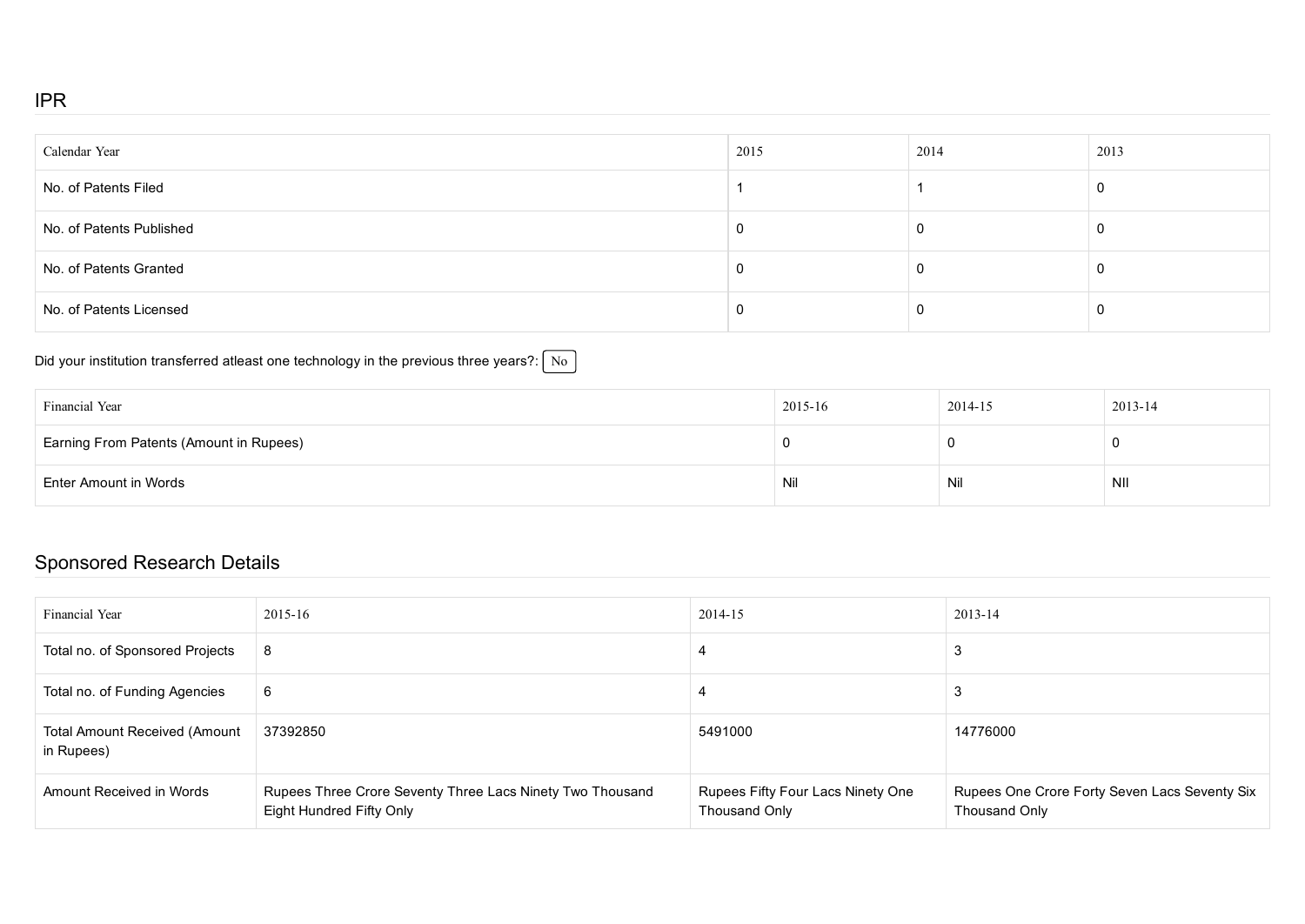## Consultancy Project Details

| <b>Financial Year</b>                              | 2015-16                                                                   | 2014-15                                                               | 2013-14                                                                     |
|----------------------------------------------------|---------------------------------------------------------------------------|-----------------------------------------------------------------------|-----------------------------------------------------------------------------|
| Total no. of Consultancy<br>Projects               | 8                                                                         | 9                                                                     | 6                                                                           |
| Total no. of Client<br>Organizations               | 6                                                                         | 9                                                                     | 5                                                                           |
| <b>Total Amount Received</b><br>(Amount in Rupees) | 1836637                                                                   | 7560641                                                               | 8164585                                                                     |
| Amount Received in Words                           | Rupees Eighteen Lacs Thirty Six Thousand Six<br>Hundred Thirty Seven Only | Ruppes Seventy Five Lacs Sixty Thousand Six<br>Hundred Forty One Only | Rupees Eighty One Lacs Sixty Four Thousand Five<br>Hundred Eighty Five Only |

## Executive Development Program

| Financial Year                              | 2015-16 | 2014-15 | 2013-14 |
|---------------------------------------------|---------|---------|---------|
| Total no. of Executive Development Programs |         |         |         |
| Total no. of Participants                   |         |         |         |
| Total Annual Earnings (Amount in Rupees)    |         |         |         |
| Total Annual Earnings in Words              | Nil     | Nil     | Nil     |

Facilities for PCS: Facilities of physically challenged students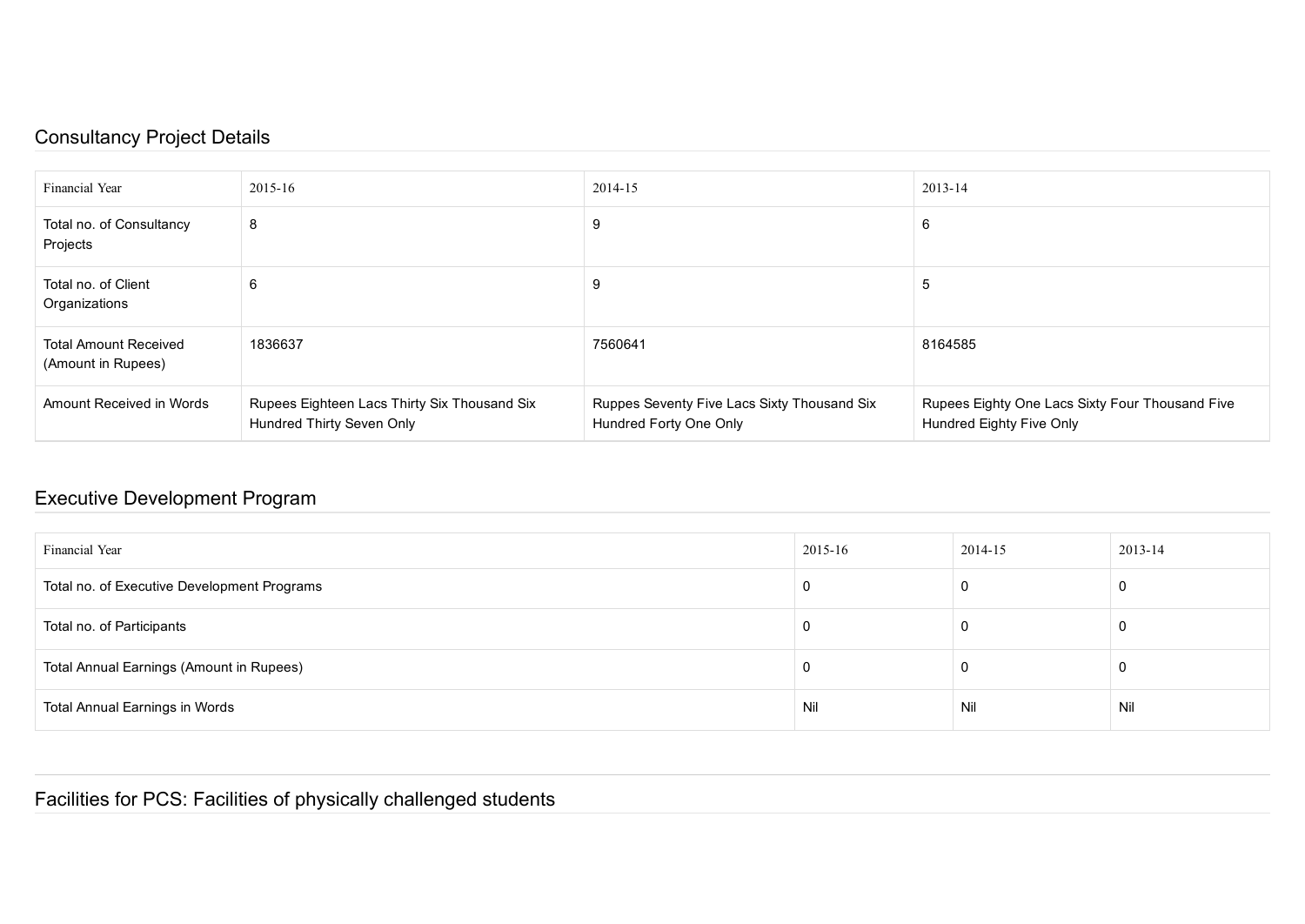| 1. Do your institution buildings have Lifts/Ramps?                                                                                                     | Yes, in all the buildings |
|--------------------------------------------------------------------------------------------------------------------------------------------------------|---------------------------|
| 2. Do your institution have provision for walking aids, includingwheelchairs and transportation from one building to another for handicapped students? | Yes, in all the buildings |
| 3. Do your institution buildings have specially designed toilets for handicapped students?                                                             | Yes, in all the buildings |

### Upload Prescribed Formats

| Srno           | Format Name                                          | Download                                                                                                                    |
|----------------|------------------------------------------------------|-----------------------------------------------------------------------------------------------------------------------------|
| -1             | Consultancy Project Details (Parameter 2D)           | Download uploaded format<br>(/dcs17/Uploads/ConsultancyProjectDetail<br>$1 - 2 -$<br>18418_ConsultancyProjectDetails_20161: |
| $\overline{2}$ | Entrepreneurship Details (Parameter 3A)              | Download uploaded format<br>(/dcs17/Uploads/EntrepreneurshipDetails/<br>$1 - 2 -$<br>18418_EntrepreneurshipDetails_2016122  |
| 3              | Executive Development Program Details (Parameter 2D) | Download uploaded format<br>(/dcs17/Uploads/ExecutiveDevelopmentPi<br>$1 - 2 -$<br>18418_ExecutiveDevelopmentProgramDe      |
| $\overline{4}$ | Placement Data (Parameter 3A)                        | Download uploaded format<br>(/dcs17/Uploads/PlacementData/IR17-<br>$1 - 2 -$<br>18418_PlacementData_20161223152958          |
| $\sqrt{5}$     | Higher Studies Data (Parameter 3A)                   | Download uploaded format<br>(/dcs17/Uploads/HigherStudiesData/IR17-<br>$1 - 2 -$<br>18418_HigherStudiesData_20161223153     |